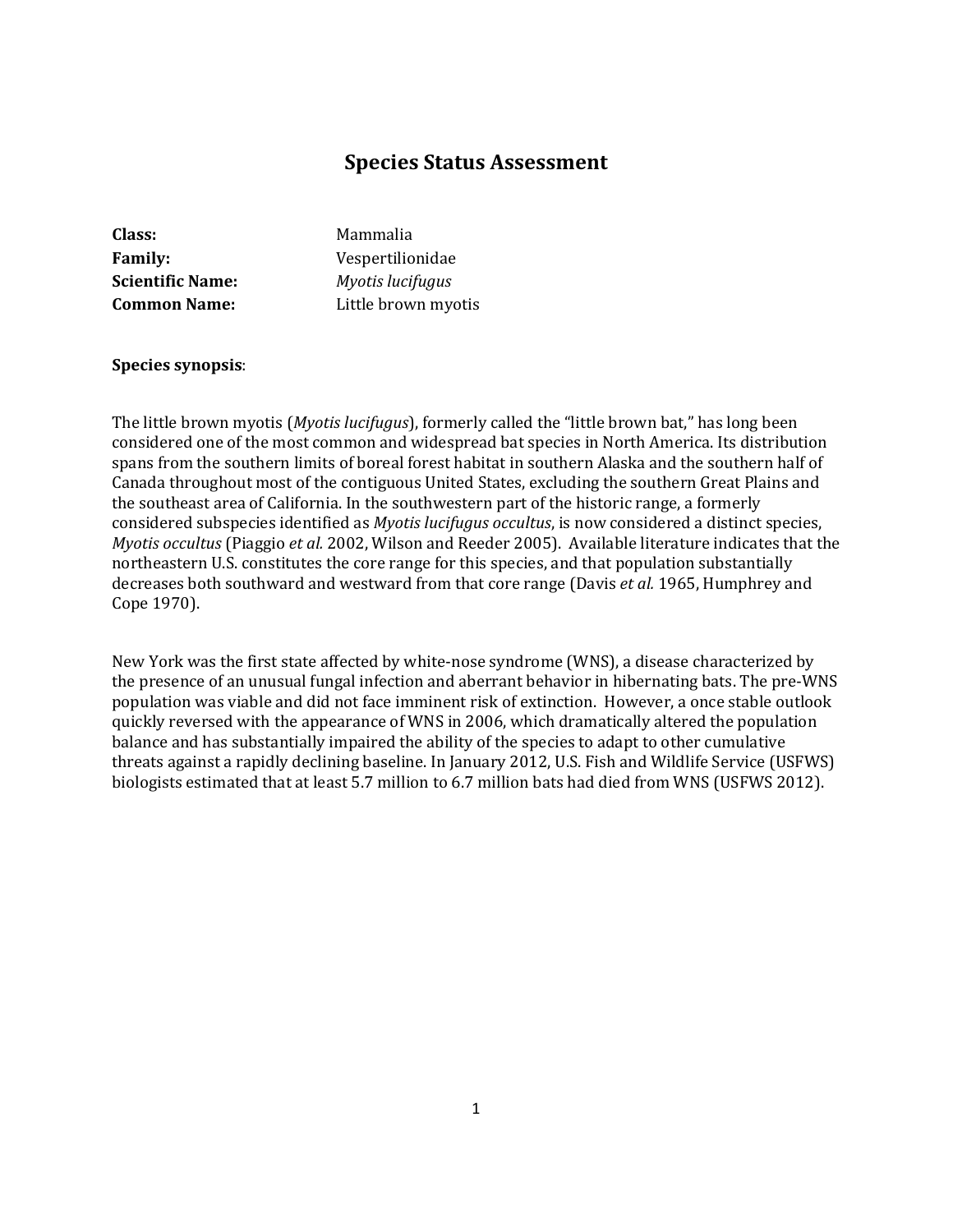## **I. Status**

## **a. Current and Legal Protected Status**

| Federal | Not listed | Candidate? | Yes |
|---------|------------|------------|-----|
|         |            |            |     |

**ii. New York Not listed** 

## **b. Natural Heritage Program Rank**

- **i. Global \_\_\_\_**G3\*\_\_\_\_\_\_\_\_\_\_\_\_\_\_\_\_\_\_\_\_\_\_\_\_\_\_\_\_\_\_\_\_\_\_\_\_\_\_\_\_\_\_\_\_\_\_\_\_\_\_\_\_\_\_\_\_\_\_\_
- ii. New York **Lunder Lunce Letter Letter Concrete Letter Ave**

## **Other Rank:**

IUCN Red List— Least concern

COSEWIC: Designated Endangered in an emergency assessment in February 2012.

## **Status Discussion:**

All status ranks were assigned prior to the discovery of WNS, which was first found at Howe's Cave in Schoharie County, NY in February 2006 (Blehert *et al.* 2009, Turner and Reeder 2009). Currently (as of June 2011) the presence of WNS in hibernating bats has been confirmed using histopathological criteria (Meteyer *et al.* 2009) at more than 190 sites in 16 states and 4 Canadian provinces; three additional states are considered suspect for the disease (Turner *et al.* 2011).

## **II. Abundance and Distribution Trends**

## **a. North America**

**i. Abundance**

**\_\_**X**\_\_\_ declining \_\_\_\_\_increasing \_\_\_\_\_\_stable \_\_\_\_\_unknown ii. Distribution: \_\_\_\_\_ declining \_\_\_\_\_increasing \_\_**X**\_\_\_stable \_\_\_\_\_unknown**

**Time frame considered: \_\_\_\_**2006 to present**\_\_\_\_\_\_\_\_\_\_\_\_\_\_\_\_\_\_\_\_\_\_\_\_\_\_\_\_\_\_\_\_\_\_\_\_\_\_\_\_\_\_\_**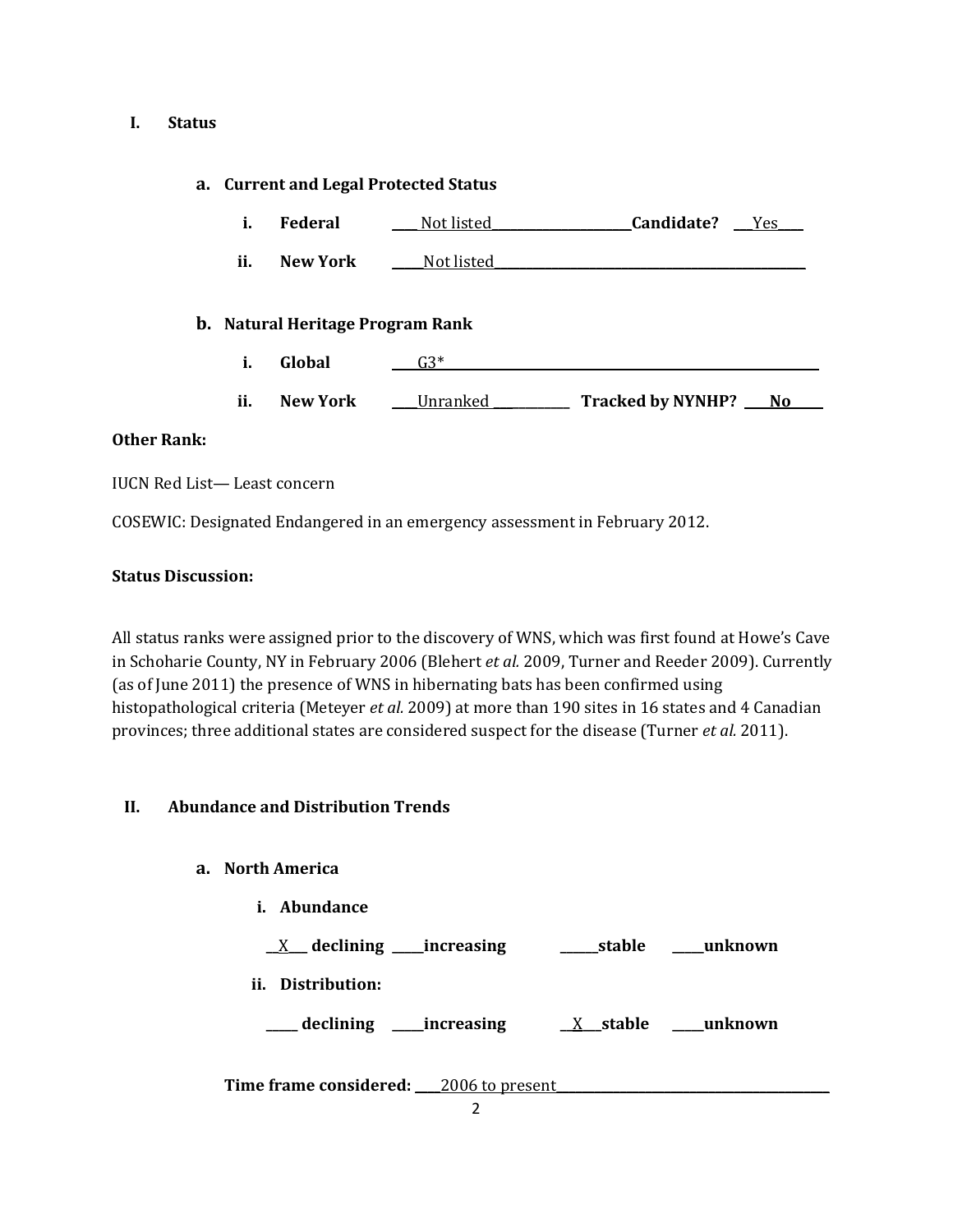- **b. Regional** 
	- **i. Abundance**

| ii. Distribution:                                                                       |                 |
|-----------------------------------------------------------------------------------------|-----------------|
| <u>X</u> declining ____increasing __________stable ________unknown                      |                 |
| Regional Unit Considered: Northeast Northeast                                           |                 |
| Time Frame Considered: 2006 to present                                                  |                 |
| c. Adjacent States and Provinces                                                        |                 |
| CONNECTICUT Not Present ______                                                          | No data _______ |
| i. Abundance                                                                            |                 |
| $\underline{X}$ declining ___ increasing ___ stable ___ unknown                         |                 |
| ii. Distribution:                                                                       |                 |
| $\frac{1}{\sqrt{1-\frac{1}{2}}}$ declining ____ increasing ____ X__ stable ____ unknown |                 |
| Time frame considered: 2008 to present                                                  |                 |
|                                                                                         |                 |
| MASSACHUSETTS Not Present ________ No data ______                                       |                 |
| i. Abundance                                                                            |                 |
| $\underline{X}$ declining ___ increasing ___ stable ___ unknown                         |                 |
| ii. Distribution:                                                                       |                 |
| <u>X</u> declining ___ increasing ___ stable ___ unknown                                |                 |
| Time frame considered: 2008 to present                                                  |                 |
| Listing Status: Endangered                                                              | SGCN? Yes       |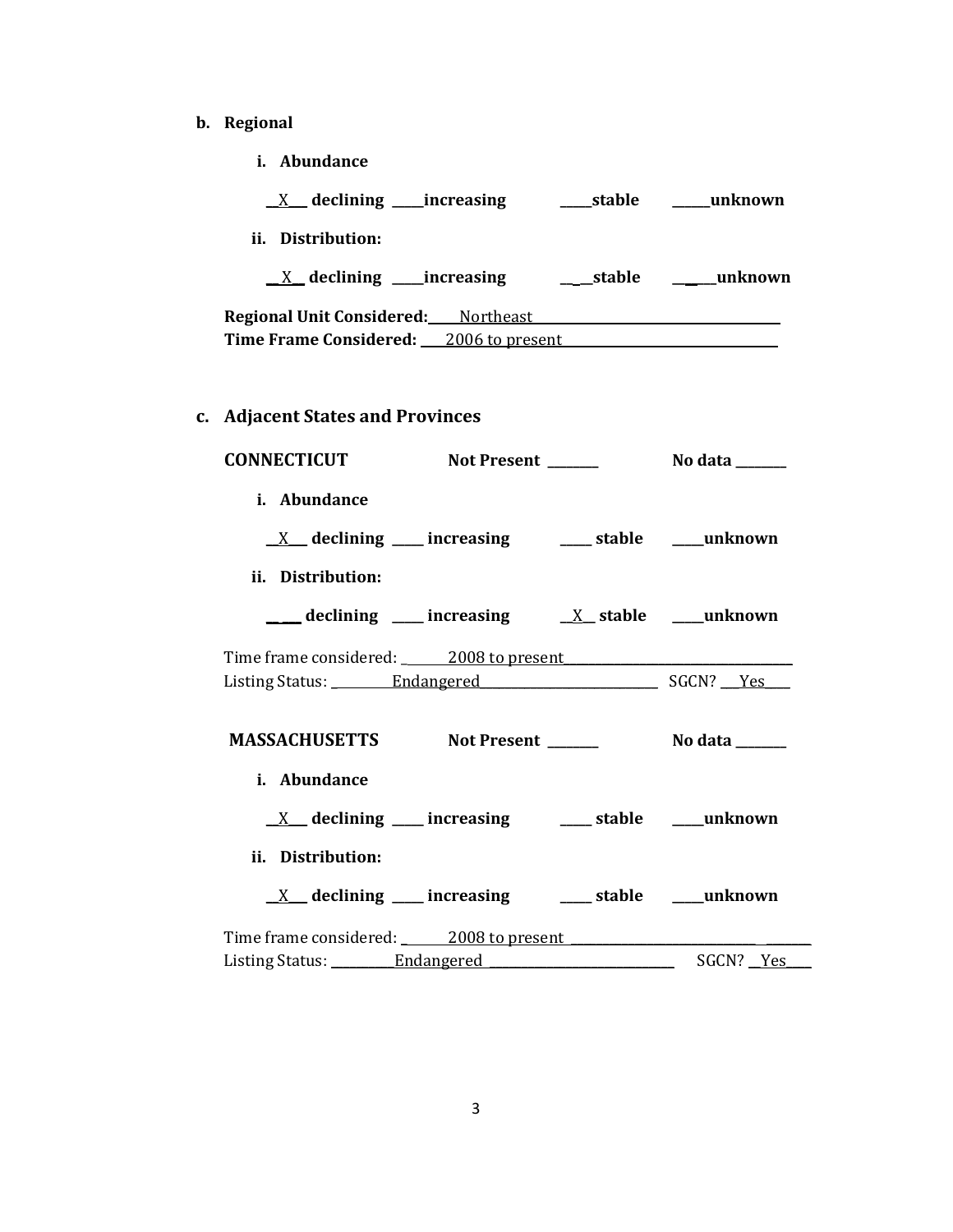| <b>NEW JERSEY</b>              | Not Present ______                                                                                                                                                      | No data _______ |
|--------------------------------|-------------------------------------------------------------------------------------------------------------------------------------------------------------------------|-----------------|
| i. Abundance                   | $X$ declining increasing $X$ stable $X$ unknown                                                                                                                         |                 |
| ii. Distribution:              |                                                                                                                                                                         |                 |
|                                | $\frac{1}{\sqrt{1-\frac{1}{2}}}$ declining $\frac{1}{\sqrt{1-\frac{1}{2}}}$ increasing $\frac{1}{\sqrt{1-\frac{1}{2}}}$ stable $\frac{1}{\sqrt{1-\frac{1}{2}}}$ unknown |                 |
|                                | Time frame considered: 2009 to present                                                                                                                                  |                 |
|                                | Listing Status: Not listed SGCN? Yes                                                                                                                                    |                 |
| <b>ONTARIO</b><br>i. Abundance |                                                                                                                                                                         |                 |
| ii. Distribution:              |                                                                                                                                                                         |                 |
|                                |                                                                                                                                                                         |                 |
|                                | Time frame considered: 2010 to present 2010 to present<br>Listing Status: _________ Endangered                                                                          |                 |
| i. Abundance                   | PENNSYLVANIA Not Present No data ______                                                                                                                                 |                 |
|                                |                                                                                                                                                                         |                 |
| ii. Distribution:              |                                                                                                                                                                         |                 |
|                                | Time frame considered: 2009 to present                                                                                                                                  |                 |
|                                | Listing Status: Not listed                                                                                                                                              | SGCN? Yes       |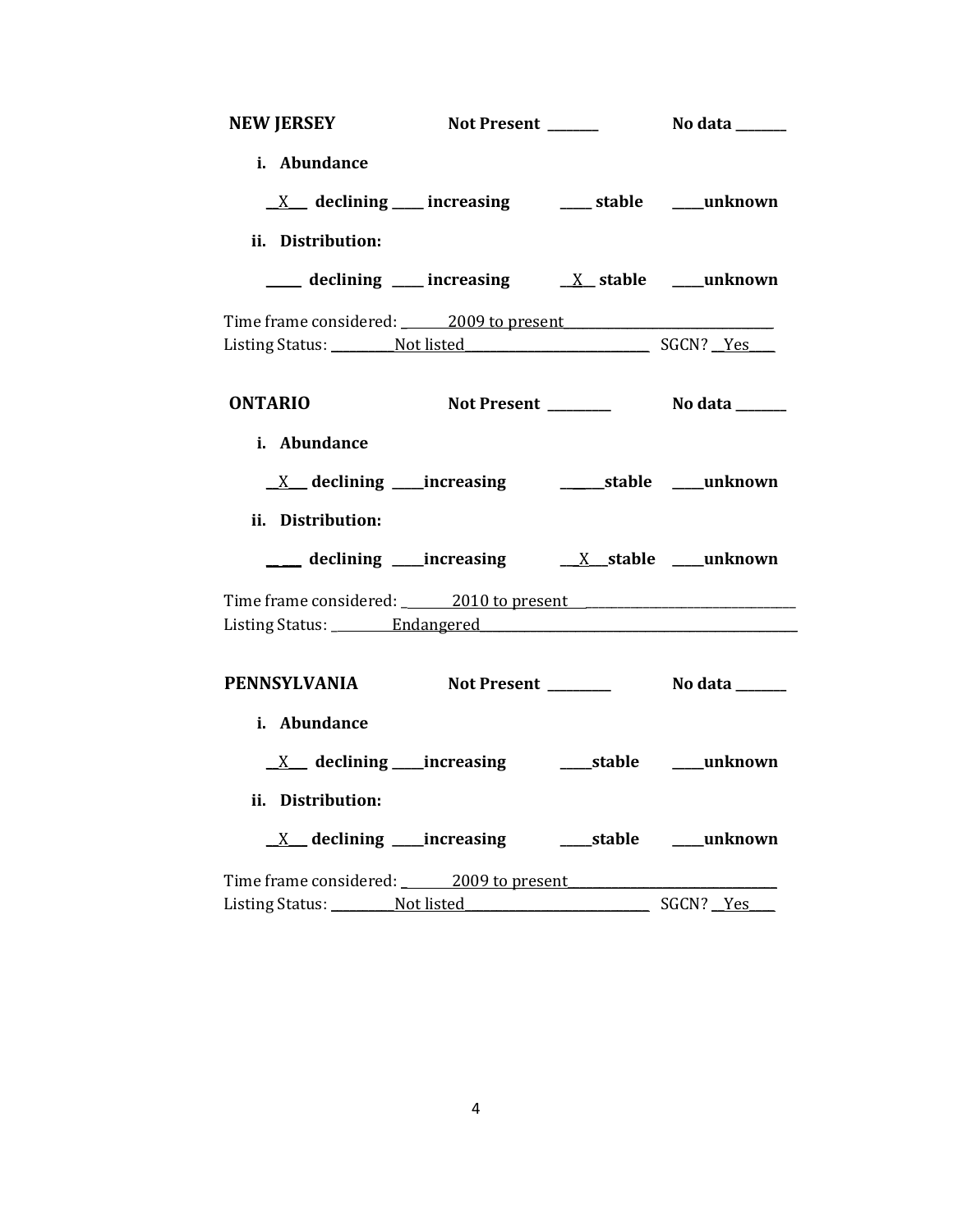| <b>QUEBEC</b>                          |                                                                  |                |
|----------------------------------------|------------------------------------------------------------------|----------------|
| i. Abundance                           |                                                                  |                |
|                                        |                                                                  |                |
| ii. Distribution:                      |                                                                  |                |
|                                        |                                                                  |                |
|                                        |                                                                  |                |
| <b>VERMONT</b>                         |                                                                  |                |
| i. Abundance                           | $X$ declining increasing $X$ increasing $X$ at $X$ declining $X$ |                |
| ii. Distribution:                      |                                                                  |                |
|                                        |                                                                  |                |
| Time frame considered: 2009 to present |                                                                  |                |
|                                        |                                                                  |                |
|                                        |                                                                  |                |
| d. NEW YORK                            |                                                                  | No data ______ |
| i. Abundance                           |                                                                  |                |
|                                        | $X$ declining increasing $X$ stable $X$ unknown                  |                |
| ii. Distribution:                      |                                                                  |                |
|                                        | <u>X</u> declining ___ increasing ___ stable ____ unknown        |                |
| Time frame considered: 2006 to present |                                                                  |                |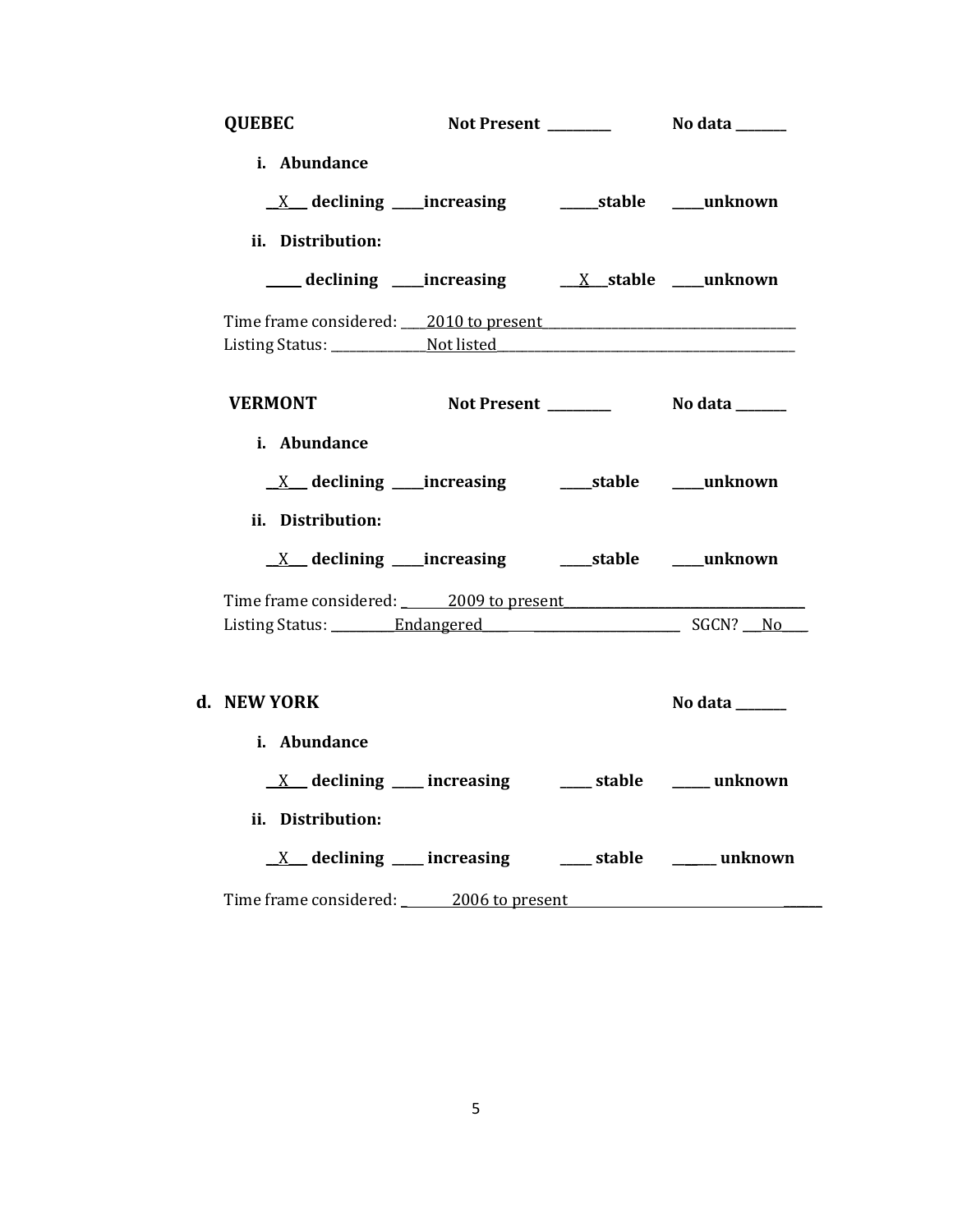## **Monitoring in New York.**

The DEC conducts annual winter hibernation counts. Supplementary corroborating data from sources other than hibernation counts has been obtained as well through a state-wide acoustic monitoring project and mist net reports submitted by various permit holders**.**

## **Trends Discussion:**

The population estimate for little brown myotis in the core range was 6.5 million individuals in 2006, before WNS hit. This core range is presumed to account for the vast majority of the species' global population. As of 2006, the population was assessed as stable or slightly increasing (Frick *et al.* 2010b).

Once considered a common bat, the little brown myotis has declined considerably within its range. Between 2006 and 2010, the species lost at least 15-20% of its population (Frick *et al.* 2010b). Overall colony losses at the most closely monitored sites reached 95% of individuals at those sites within 2 to 3 years of initial WNS detection. The best available evidence conservatively predicts a 99% chance of little brown myotis extinction in the northeastern U.S. by at least 2026, and potentially much sooner depending on the actual mortality rates as WNS continues to spread rapidly (Frick *et al.* 2010b). Analyses of summer trends of this species have some similar evidence of decline across its range (Dzal et al. 2011). However, a more recent analysis suggests that while initial declines in this species are severe (mean:70%), this species does show evidence of stabilization in sites with >3 years of WNS, although populations stabilize at much lower levels (Langwig et al. 2012).



Figure 1. Range of the little brown myotis (Fenton and Barclay 1980)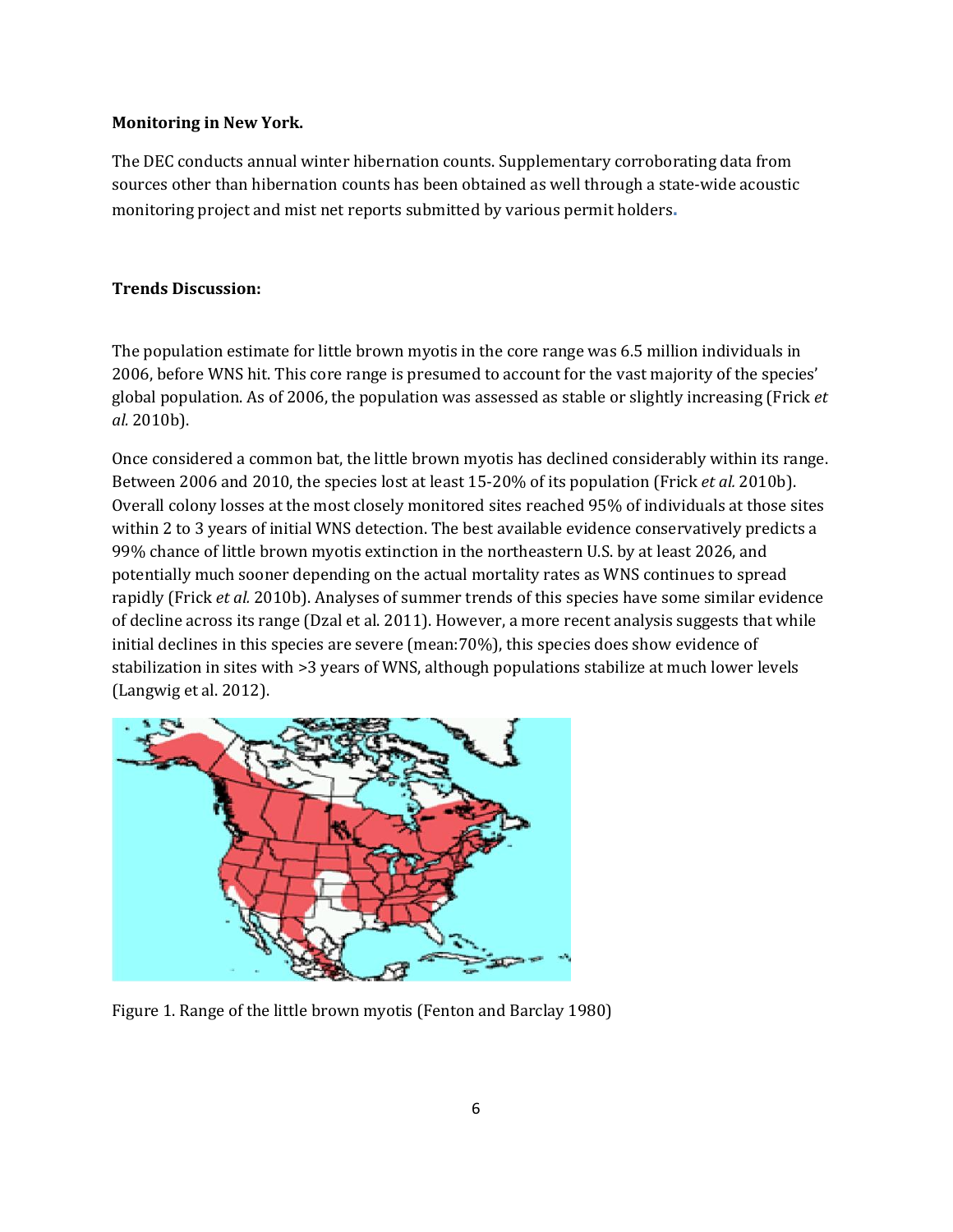

Figure 2. Distribution of the little brown myotis pre-WNS (NatureServe 2012)



Figure 3. Range of the little brown myotis pre-WNS (NatureServe 2012)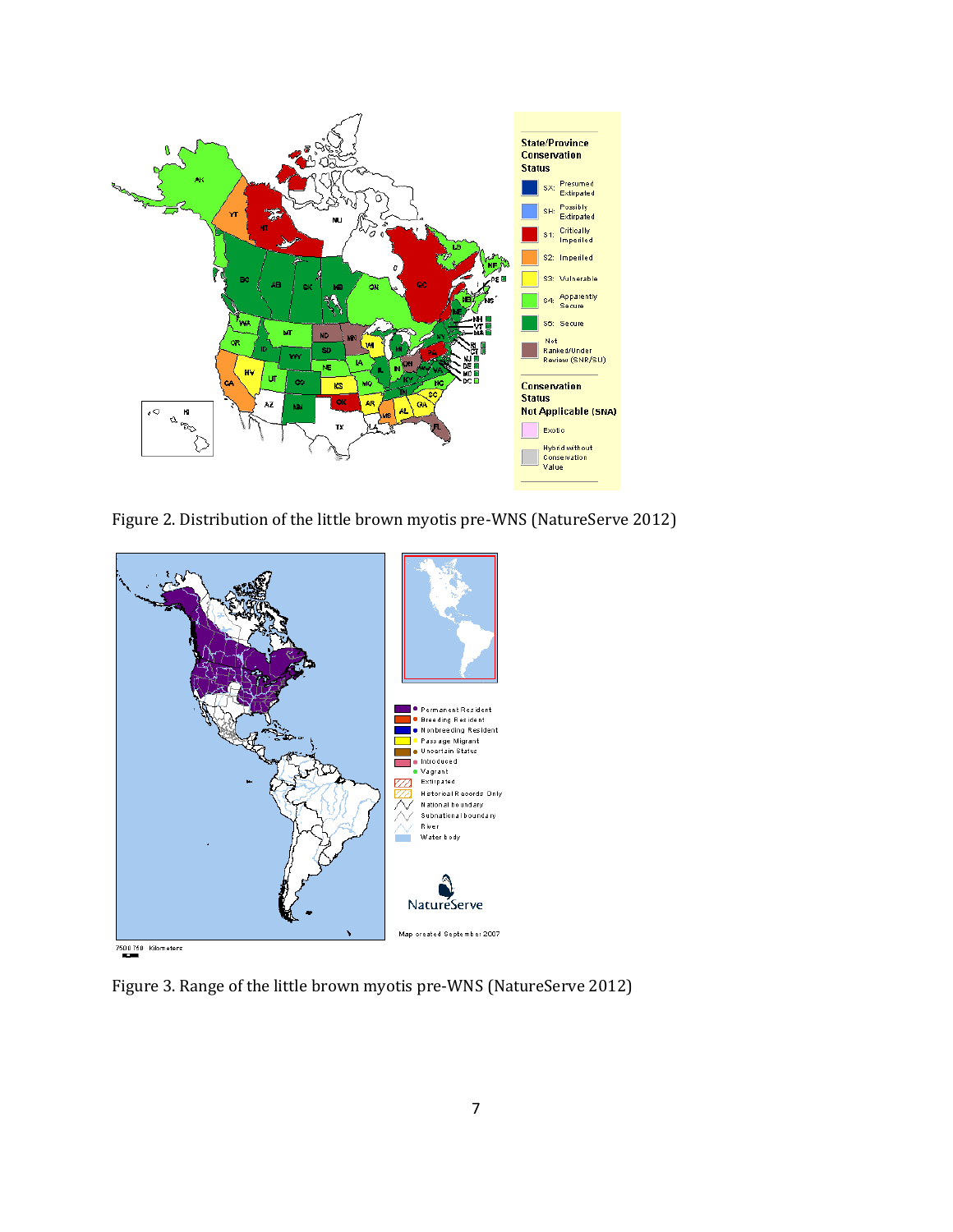**III. New York Rarity, if known:**

| <b>Historic</b>                        | # of Animals | # of Locations | % of State |
|----------------------------------------|--------------|----------------|------------|
| prior to 1970                          |              |                |            |
| prior to 1980                          |              |                |            |
| prior to 1990                          |              |                |            |
| <b>Details of historic occurrence:</b> |              |                |            |
|                                        |              |                |            |
|                                        |              |                |            |
|                                        |              |                |            |
| <b>Current</b>                         | # of Animals | # of Locations | % of State |
|                                        |              |                |            |
|                                        |              |                |            |
| <b>Details of current occurrence:</b>  |              |                |            |

**New York's Contribution to Species North American Range:**

| % of NA Range in New York    | <b>Classification of New York Range</b> |  |  |
|------------------------------|-----------------------------------------|--|--|
| <sub>___</sub> 100 (endemic) | X Core                                  |  |  |
| 76-99                        | __ Peripheral                           |  |  |
| 51-75                        | ___ Disjunct                            |  |  |
| 26-50                        | Distance to core population:            |  |  |
| $1 - 25$                     |                                         |  |  |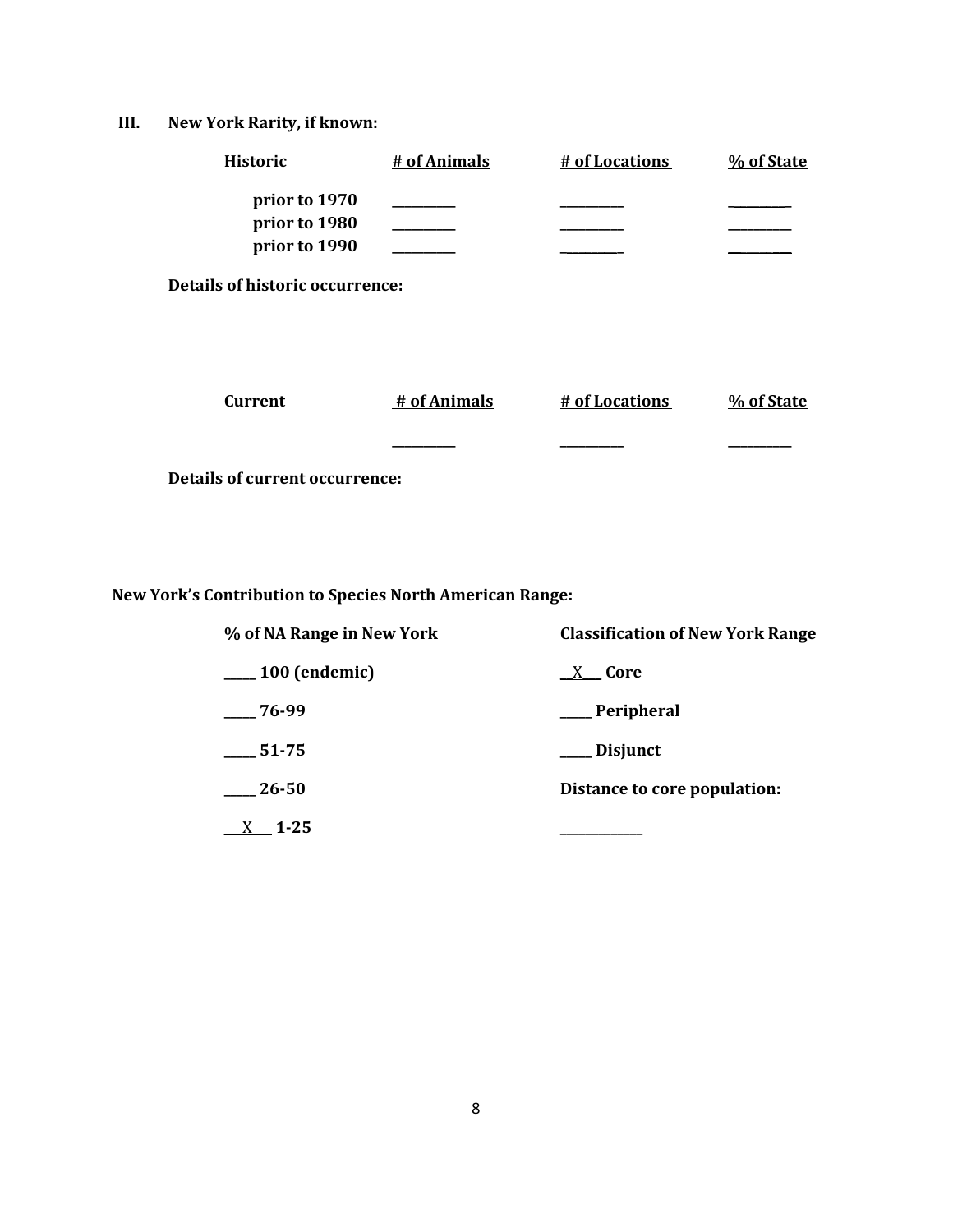## **IV. Primary Habitat or Community Type:**

- **1.** Caves and Tunnels
- **2.** Mine/Artificial Cave Community
- **3.** Commercial/Industrial and Residential
- **4**. Northeastern Upland Forest
- **5**. Northeastern Wetland Forest

### **Habitat or Community Type Trend in New York:**

| <b>Declining</b>           | $X$ Stable ____ Increasing | <b>Unknown</b> |
|----------------------------|----------------------------|----------------|
|                            |                            |                |
| <b>Habitat Specialist?</b> | X Yes                      | No             |
| <b>Indicator Species?</b>  | X Yes                      | No             |

### **Habitat Discussion:**

Little brown myotis feed primarily over wetlands and other still water where insects are abundant. They use rivers, streams, and trails as travel corridors to navigate across the landscape and often follow the same flight pattern each night as they search for food. Feeding is often done over open water and at the margins of bodies of water and forests (Anthony and Kunz 1977, Barclay 1991, Belwood and Fenton 1976, Fenton and Bell 1979, Saunders and Barclay 1992). However, foraging habits do vary based on intraspecific competition and flight ability. Juveniles show a preference for foraging in clearings or open forests roads, whereas adults regularly forage in environments that are less open (Crampton and Barclay 1998, van Zyll de Jong 1985). Adults prefer more open areas as well, especially when population density is high (Adams and Hayes 2008).

They prefer summer roosts close to water (New Hampshire Fish and Game 2013) and roost in buildings such as barns, attics, and outbuildings, with males and females roosting apart. The females gather into maternity colonies. They prefer hot spaces, such as right under the roof. The increased heat from the roof and multiple bat bodies helps the pups to grow faster. Males roost in smaller colonies, and may use tree cavities as well as buildings. Both genders can benefit from bat houses, but the females will seek out larger and hotter houses (New Hampshire Fish and Game 2013).

In the winter, little brown bats hibernate in clusters in caves and mines. In order to minimize evaporative losses, the humidity in these hibernation areas must be high, preferably over 90%. A constant temperature of 40 degrees F is desirable for hibernation. These conditions are also prime for the fungus, *Pseudogymnoascus destructans*, formerly *Geomyces*, which is the causative agent of white-nose syndrome (New Hampshire Fish and Game 2013). In New York, sites with warmer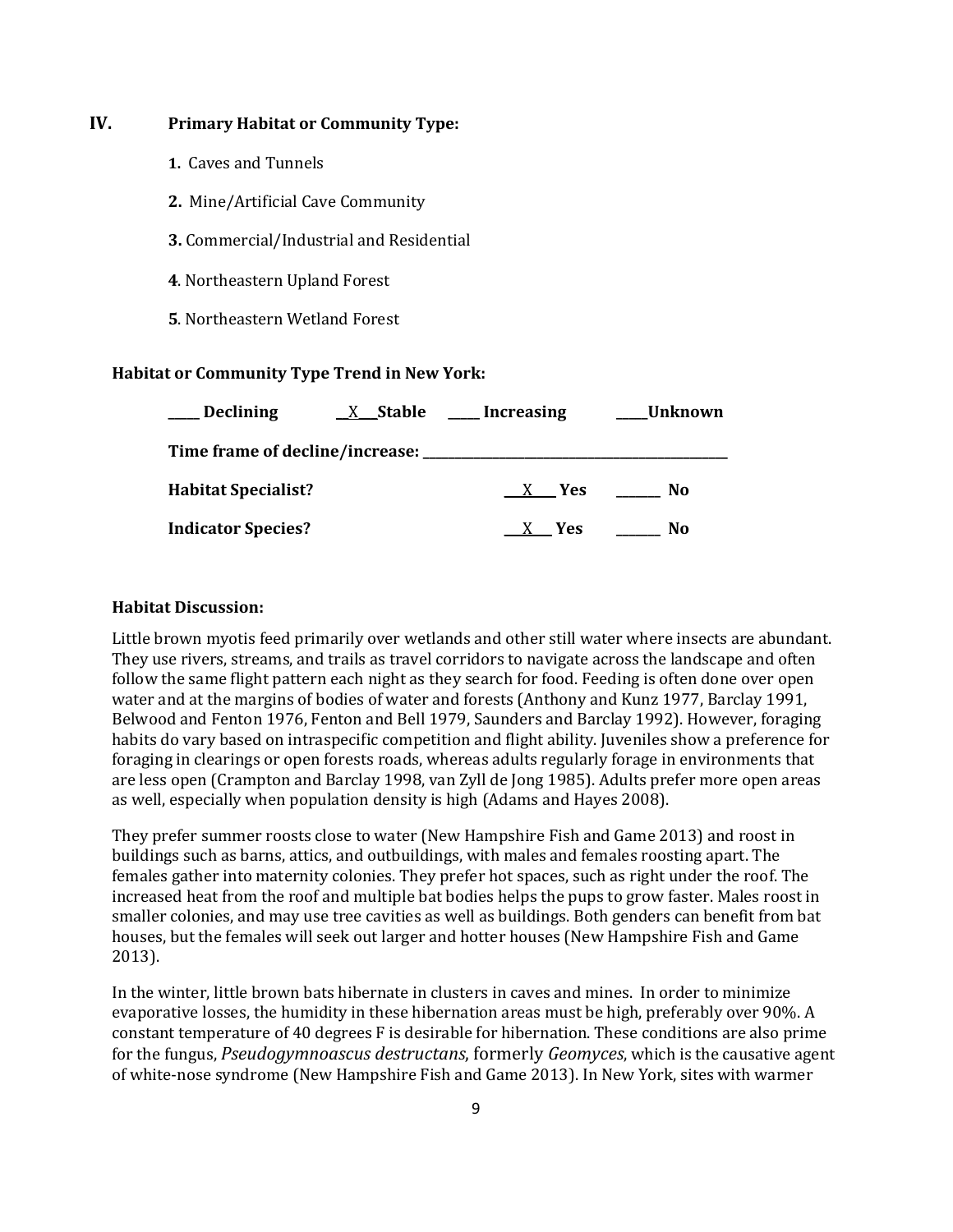temperatures experienced significantly more severe declines than sites with cooler temperatures (Langwig et al. 2012). The hibernacula is a reservoir for the disease. Environmental reservoirs such as this increase the likelihood that a species will go extinct from the disease.

## **V. New York Species Demographics and Life History**

- \_\_X\_\_\_\_ **Breeder in New York**
	- \_\_X\_\_\_ **Summer Resident**
	- \_\_X\_\_\_ **Winter Resident**
	- **\_\_\_\_\_ Anadromous**

**\_\_\_\_\_ Non-breeder in New York**

- **\_\_\_\_\_ Summer Resident**
- **\_\_\_\_\_ Winter Resident**
- **\_\_\_\_\_ Catadromous**

**\_\_\_\_\_ Migratory only**

#### **\_\_\_\_\_Unknown**

## **Species Demographics and Life History Discussion:**

The little brown myotis feeds on small (3-10 mm) aerial insects (Anthony and Kunz 1977). They can eat 50% of their own body weight each evening. Pregnant females and those with pups eat even more insects. Two or more feeding bouts per night are average for the little brown myotis. They occupy remote night roosts to rest and digest in between these two bouts (Anthony and Kunz 1977, Anthony *et al.* 1981, Kunz 1980). A colony of 100 little brown bats may eat 19.2 kg (42 lb.) of insects in four months, which indicates the important influence this species, and other bats as well, has on insect populations (Saunders 1988).

Little brown bats hibernate in September and October, emerging in April – June, with females appearing first (Saunders 1988). Reproductive females form maternity colonies in barns, attics, tree cavities and other places that provide darkness during the day (Crampton and Barclay 1998, Davis and Hitchcock 1965). These colonies range in size from tens to hundreds of individuals. Roost fidelity appears high, with adult females typically returning to their natal roosts (Frick *et al.* 2010a, Reynolds 1998). Gestation and postnatal growth of offspring is optimized by warm microclimates in maternity roosts (Baptista *et al.* 2000, Davis and Hitchcock 1965, Fenton 1969, Humphrey and Cope 1976, Kunz and Anthony 1982). Therefore, non-reproductive females and adult males usually roost individually or in small groups (Kunz and Reichard, unpublished).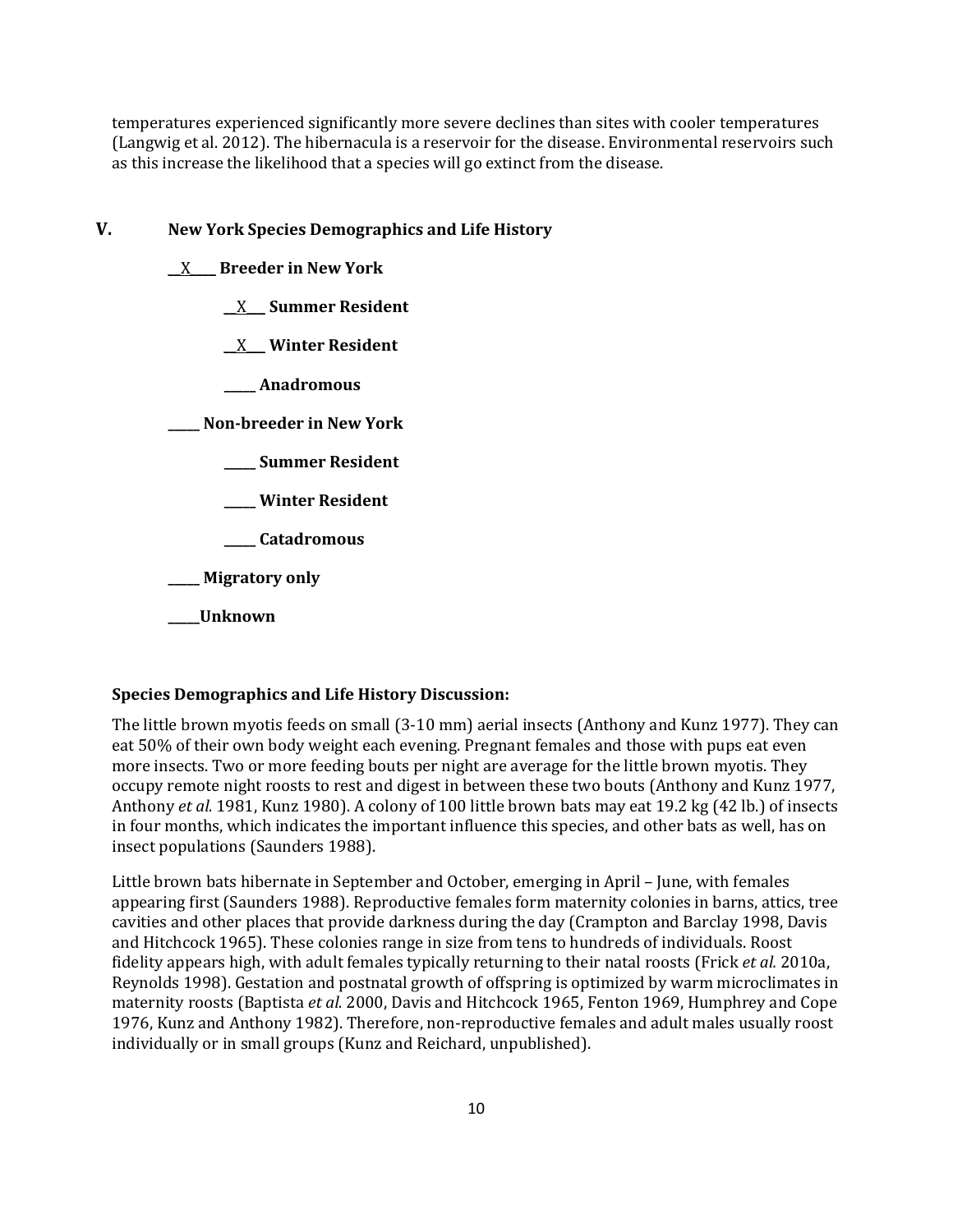Summer roosts are abandoned in late summer and fall when individuals depart and migrate to a variety of transient roosts (Fenton and Barclay 1980). Eventually, they arrive at winter hibernacula, which can be up to 300 km (Davis and Hitchcock 1965, Fenton 1969, Griffin 1970, Humphrey and Cope 1976), and even as far as 1,000 km (Wilson and Ruff 1999) from their summer roosts. Caves and mines act as swarming sites during the autumn mating period and as hibernacula during the cold months. Little brown myotis typically exhibit swarming behavior from August through early October, which coincides with the pre-hibernation fattening period (Kunz *et al.* 1998, McGuire *et al.* 2009).

Adults mate in mid to late autumn while swarming near the entrances of hibernation sites. Females store sperm (Wimsatt 1945) and ovulation occurs within a few days of arousal from hibernation in spring (Buchanan 1987, Wimsatt and Kallen 1957) as long as females possess sufficient metabolized fat reserves (Kunz *et al.* 1998). The gestation period lasts 50-60 days (Barbour and Davis 1969, Wimsatt 1945) depending on environmental conditions and the physiological state of the female (Racey 1973). Usually only a single pup is born (Fenton 1970, Kurta *et al.* 1989, Wimsatt 1945). Reproductive success varies and is dependent on availability of insect prey during the summer months (Anthony and Kunz 1977, Anthony *et al.* 1981, Frick *et al.* 2010a, Jones *et al.* 2003). Once the young are weaned after about 26 days, adult females depart from maternity roosts and migrate to the swarming sites. In this way, they arrive to the hibernacula earlier than the yearlings (Kunz *et al.* 1998). Yearling females may breed during the first fall, but males do not breed until their second fall. Potential lifespan of the little brown bat is 34 years, although few individuals live this long (Saunders 1988).

Some individuals that visit a swarming site relocate to alternative hibernacula prior to hibernation (Fenton 1969, Thomas *et al.* 1979). Therefore, mating activity at swarming sites can lead to genetic mixing between roosting or hibernating colonies (Carmody *et al.* 1974). Reproductive rates of females are high, with an average rate of 95% from 1993 to 2008 (Frick *et al.* 2010a).

Between mid-August and mid-September in the northeast, adult little brown myotis rapidly increase their body mass by over 2 g, which is about 30% of their prehibernation body mass (Kunz *et al.* 1998). Bats may resist entering hibernation if they are unable to deposit sufficient white adipose tissue (WAT) reserves (Geiser 2004). The timing of the onset of hibernation varies throughout the species' range due to temperature differences in each area and the length of the hibernation season (Humphries *et al.* 2002).

Selection of hibernacula appears to favor high humidity and relatively stable, cool temperatures above freezing (Fenton 1969, Hitchcock 1949, Humphrey and Cope 1976), usually ranging from 2- 12 degrees C (Boyles and Willis 2010, Humphries *et al.* 2002, Thomas *et al.* 1990). Fat reserves provide the energy necessary for the long period of torpor. Hibernating individuals roost in dense clusters, often far back in the recesses of caves and abandoned mines. Disturbances, such as intrusion by people, may trigger arousal and seriously deplete energy reserves, in some cases causing mortality (Saunders 1988).

Healthy little brown myotis are known to arise from torpor approximately every 12-15 days (Brack and Twente 1985, Twente *et al.* 1985). One hypothesis for these arousal periods is that they are necessary to excrete metabolic wastes, sleep, and/or drink (Thomas and Geiser 1997). Euthermia may also be an essential condition for mounting innate, inflammatory, and cell-mediated immune responses to various pathogens or foreign irritants (Predergrast *et al.* 2002, Kunz and Reichard unpublished data).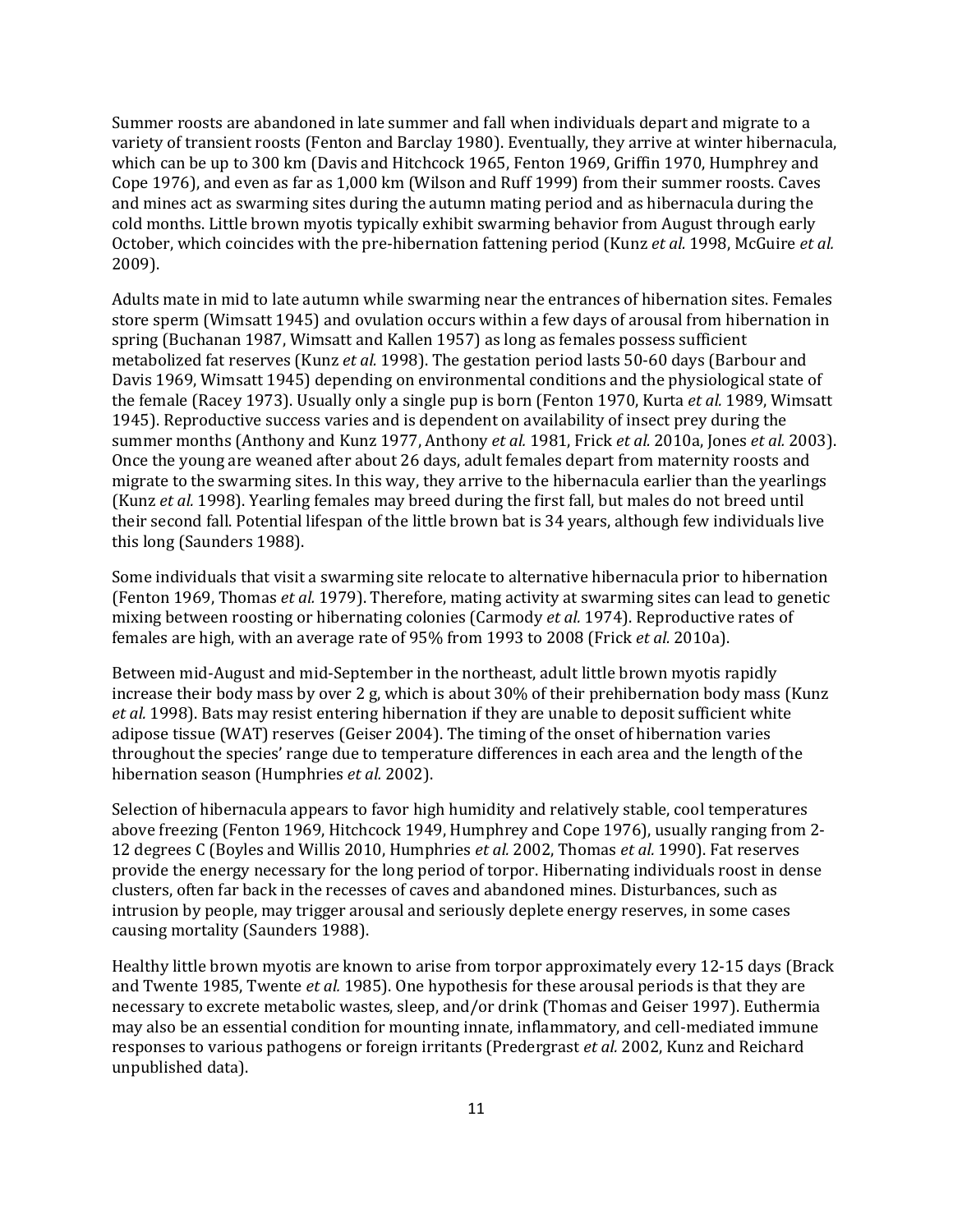Although arousals typically constitute only  $\langle 1\%$  of the total hibernation duration, a potentially significant percentage of WAT reserves (at least >80% and perhaps as much as 95%) are consumed. Subsequently, all bats and little brown myotis in particular, are faced with extreme challenges in temperate climates where WAT reserves deposited to sustain torpor and arousal bouts through long winters present additional constraints on flight ability and energetic costs (Humphries *et al.* 2002, Kunz *et al.* 1998, Thomas *et al.* 1997). Therefore, it has been suspected that bats have evolved to deposit precise WAT reserves to survive hibernation with respect to specific environmental conditions within their specific geographic ranges, and to maintain levels at the end of hibernation that are crucial for successful ovulation and gestation (Krulin and Sealander 1972, Kunz *et al.* 1998, Polskey and Sealander 1979).

## **VI. Threats:**

The threat responsible for the greatest decline is a disease known as white-nose syndrome (WNS), named for the most prominent field sign—white fungus on the muzzle and other areas of exposed skin. The fungus, newly described as *Pseudogymnoascus* (formerly *Geomyces*) *destructans*, also produces characteristic skin lesions on the wings and other membranes of bats (Blehert et al. 2009, Courtin et al. 2010, Meteyer et al. 2009) and is the causative agent of the disease (Lorch et al. 2011, Warnecke et al. 2012). Evidence suggests that the fungus that causes WNS plays a leading role in mortality either through indirect impact on hibernation physiology (Boyles and Willis 2010) or more direct pathogenic mechanisms (Cryan *et al.* 2010, Meteyer *et al.* 2009). Infected bats arouse too frequently (Reeder et al. 2012, Warnecke et al. 2012), often emerge from hibernation too soon, and are seen flying around in midwinter. These bats usually freeze or starve to death.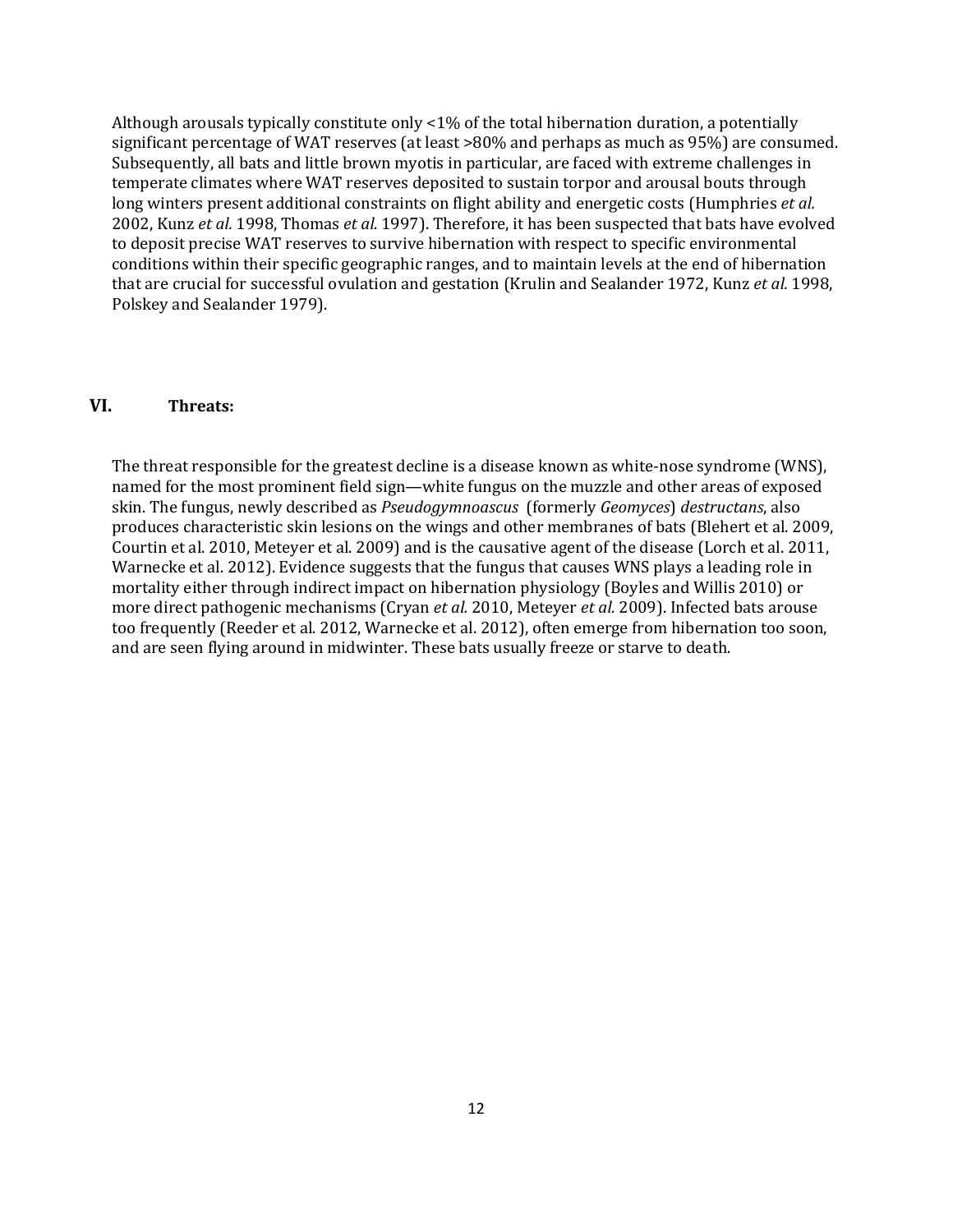

Figure 4. Geographic spread of WNS since 2006 (Bat Conservation International 2010)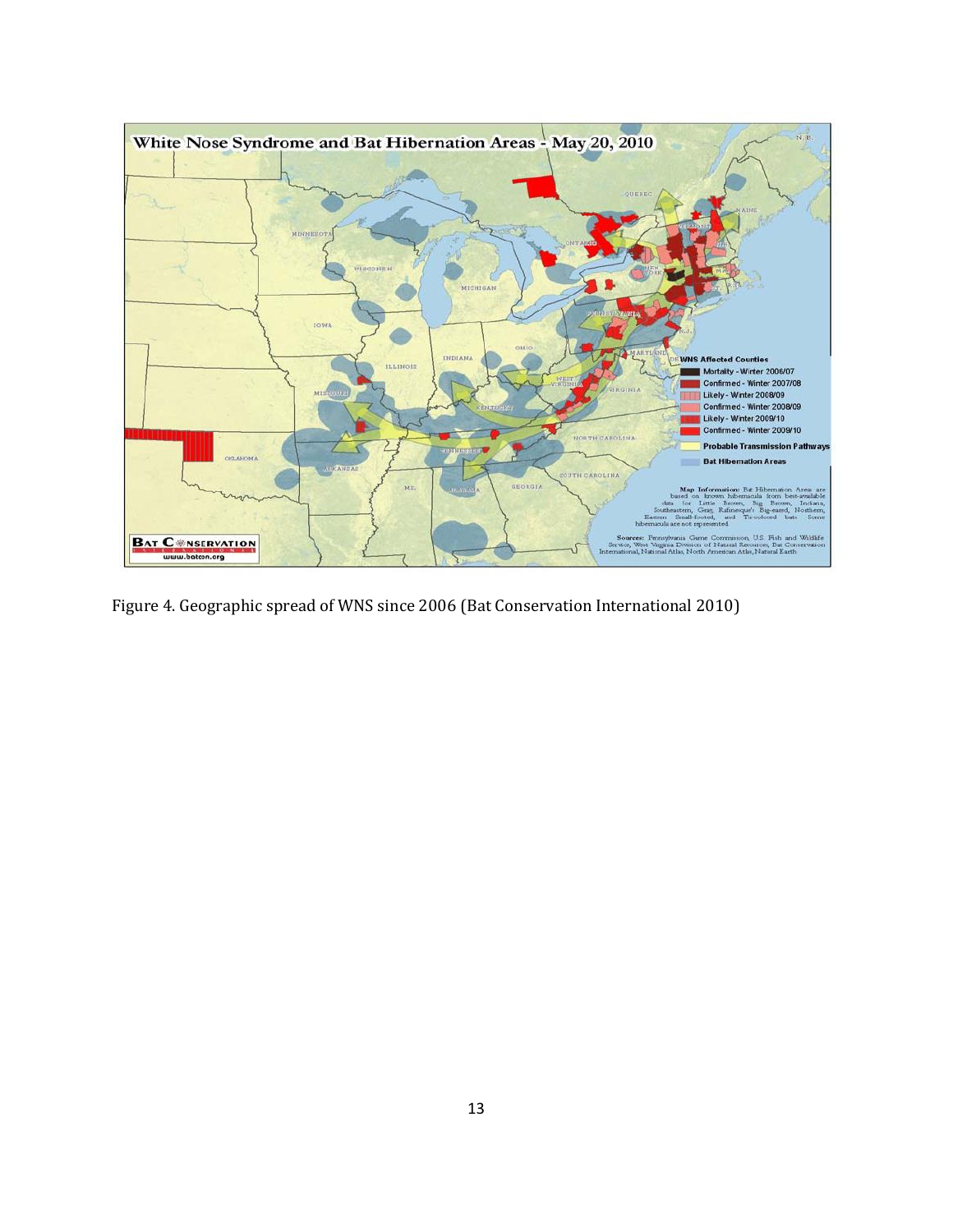

Figure 5. Map of WNS occurrence, January 2013 (PA Game Commission 2013).

Turner *et al.* (2011) utilized data for 42 sites from five states— New York (heavily biased), Pennsylvania, Vermont, Virginia, and West Virginia— to determine the current status of bat populations. Analysis was limited to sites with confirmed mortality for at least 2 years to control for variation, and only included data from the most recent censuses conducted prior to WNS and the latest count following confirmation of the disease. To reduce stochastic variation and/or small sample size issues, the count for each species at each site within a state was added to obtain average mortality estimates per species per state. The data from all states was then combined to obtain an estimate of regional change in species composition and abundance. All counted bats, regardless of species, were aggregated to report the overall change in the total hibernating population for each state and the region. Note that the important number is the percent change in species by state, not absolute numbers, because the 42 sites represent only a fraction of known hibernacula in the region. At these 42 sites, there was a precipitous decline in the number of hibernating bats post-WNS, from 412,340 to 49,579 individuals or an overall decrease of 88%. All six affected species declined, with notable differences among species. Little brown myotis decreased from 348,277 to 30,260, for a decline of 91%.

Although WNS is clearly the greatest, other threats are contributing to the species' fast decline. Wind energy, particularly throughout the core range, is a major threat to the little brown myotis population (Arnett *et al.* 2008, Baerwald *et al.* 2008, Cryan *et al.* 2009, Kunz *et al.* 2007).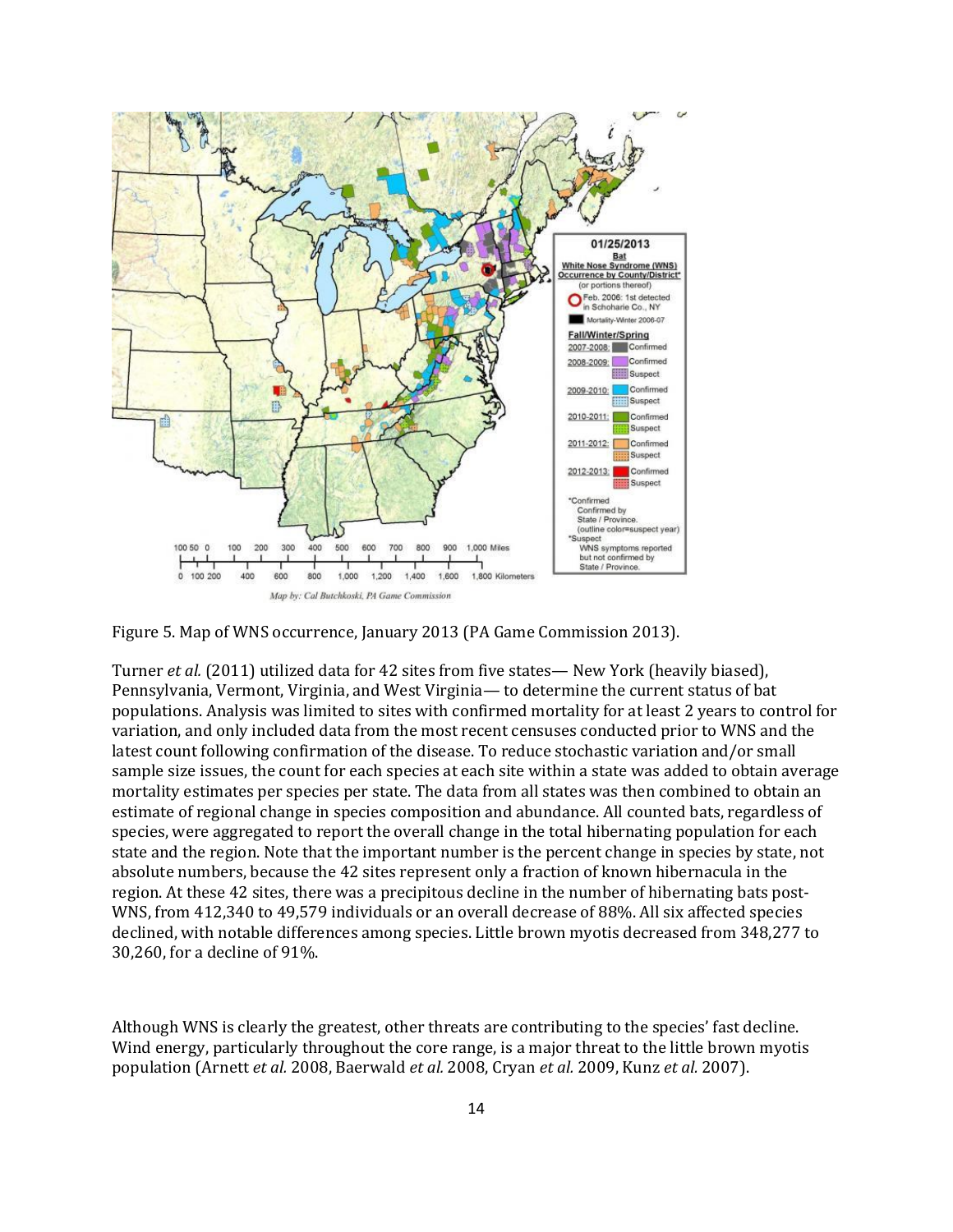Conservatively estimating the installed capacity of wind turbines in 10 eastern states (2,612 MW) and an average mortality rate of 30.1 individuals, of which 6.4% are little brown myotis (Arnett *et al.* 2008), an estimated 4,717 individuals are thought to have been killed in 2010 alone and only across 10 states. More recent monitoring efforts indicate an even greater fatality rate, with wind energy responsible for 25-30% of all little brown myotis deaths at some eastern U.S. facilities (Arnett, Bat Conservation International, unpublished data). WNS-affected bats appear more susceptible to death by turbine collision or barotraumas due to compromised flight ability (Baerwald). Wind turbines also may create a sink affect by creating significant amounts of edge habitat, a favorite foraging place of the little brown myotis (Kunz and Reichard, unpublished).

The little brown myotis is also negatively affected by habitat destruction and modification. These include commercial timber harvesting; oil, gas, and mineral extraction/development; conversion of wetlands and riparian zones to other uses; and residential and commercial development (Kunz and Reichard unpublished report).

Climate change is also a significant threat to the species' survival. Reduced precipitation in the core range during the summer months could have major consequences on both juvenile and adult survival (Adams and Hayes 2008, Frick *et al.* 2010a). There is a direct correlation between cumulative summer precipitation and the probability of little brown myotis survival (Frick *et al.* 2010a). The underlying premise linking climate change/precipitation variances to little brown myotis survival probability is the reduced availability of food sources during the important autumn foraging months before hibernation. Warmer temperatures and reduced precipitation could dry up traditional water sources used as foraging grounds, leading to reduced reproductive success (Adams and Hayes 2010).

Conversely, the little brown myotis was classified as "not vulnerable/presumed stable" (PS) to predicted climate change in an assessment of vulnerability conducted by the New York Natural Heritage Program. Available evidence does not suggest that abundance and/or range extent within the geographical area assessed with change (increase/decrease) substantially by 2050. Actual range boundaries may change (Schlesinger *et al.* 2011).

#### **Are there regulatory mechanisms that protect the species or its habitat in New York?**

**\_\_\_ X\_\_\_\_ No \_\_\_\_\_ Unknown \_\_\_\_\_\_ Yes** 

## **Describe knowledge of management/conservation actions that are needed for recovery/conservation, or to eliminate, minimize, or compensate for the identified threats:**

As WNS spreads, the challenges for conserving the little brown bat increase. A highly coordinated effort is required for State, Federal, and Tribal wildlife agencies, as well as private partners, to respond effectively (U.S. Fish and Wildlife Service 2011).

A national management plan was written by the U. S. Fish and Wildlife Service in May 2011 which provides the framework for the actions necessary to coordinate management efforts. Working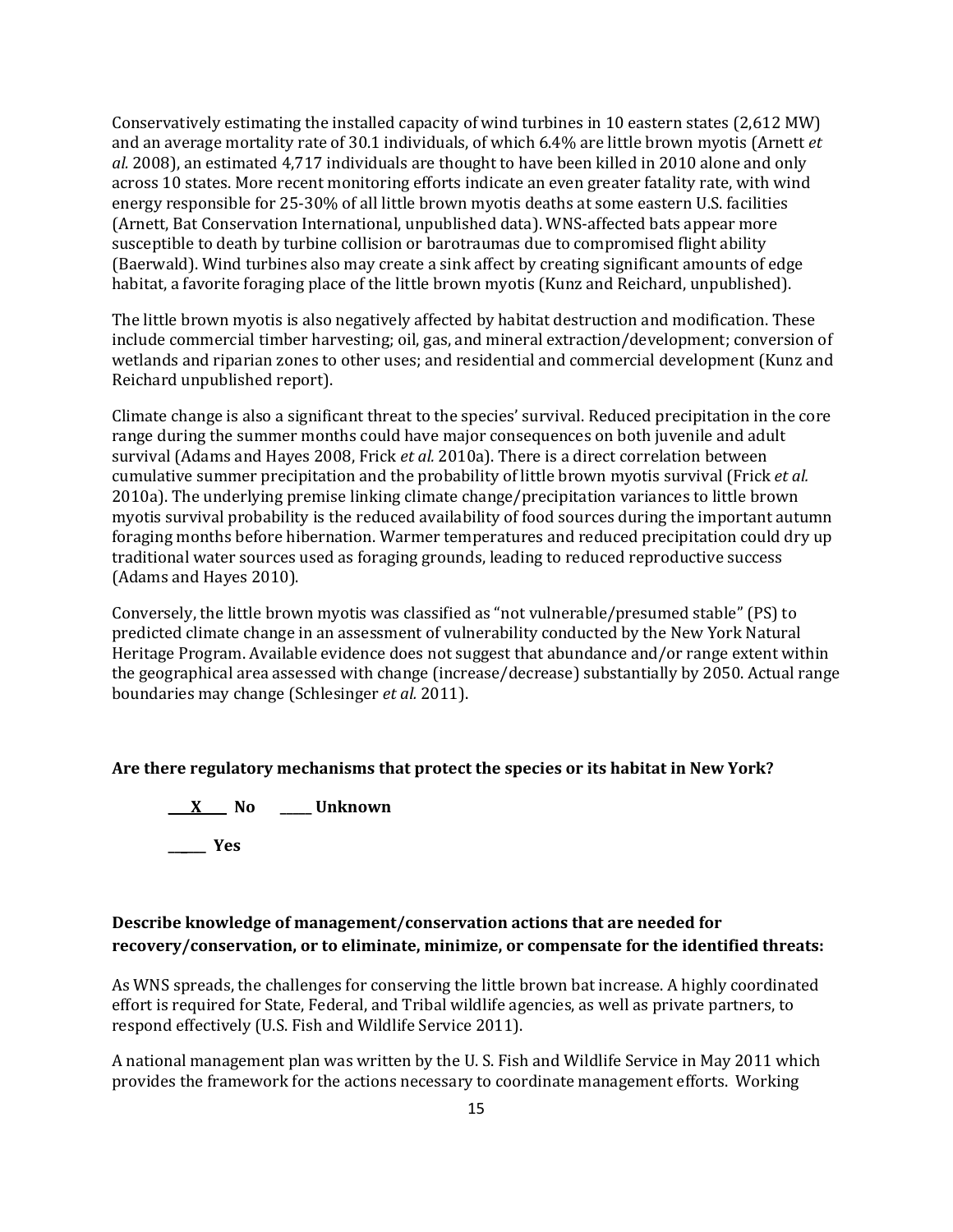groups must develop and maintain a state management plan containing various components indentified for each element in the national plan (U.S. Fish and Wildlife Service 2011).

In correlation with the listing of the little brown myotis, an important measure that should be implemented as soon as possible is the appropriation of federal funding for research on WNS, with particular aim at finding a cure. Secondary funding should be allocated for mitigation and management of WNS, as well as other threats contributing to decline (Kunz and Reichard, unpublished).

Critical habitat should be designated. Additionally, maternity colony roosts and important roosting and foraging habitat should be designated as critical habitat to protect the species during nonhibernation periods (Kunz and Reichard unpublished report).

Recommendations made in USFWS (2011) should be implemented to develop surveillance, population monitoring, and disease management programs. The Federal role will provide assistance with research, surveillance, disease management, diagnostic testing, communications, information dissemination, and funding for State WNS programs.

Conservation Actions discussed at Expert Meeting in December 2013:

- Work with landowners to erect gates to regulate access to the selected hibernacula. [Partially completed]
- Continue to survey new potential hibernacula as they are discovered. [Ongoing]
- Survey winter populations as indicated in the objectives, develop alternative population monitoring techniques [Ongoing]
- Coordinate with nuisance wildlife control officers
- Coordinate with cavers
- Operational measures for wind projects

### **VII. References**

Adams, R. A., and M. A. Hayes. 2008. Water availability and successful lactation by bats as related to climate change in arid regions of western North America. Journal of Animal Ecology 77: 1115-1121.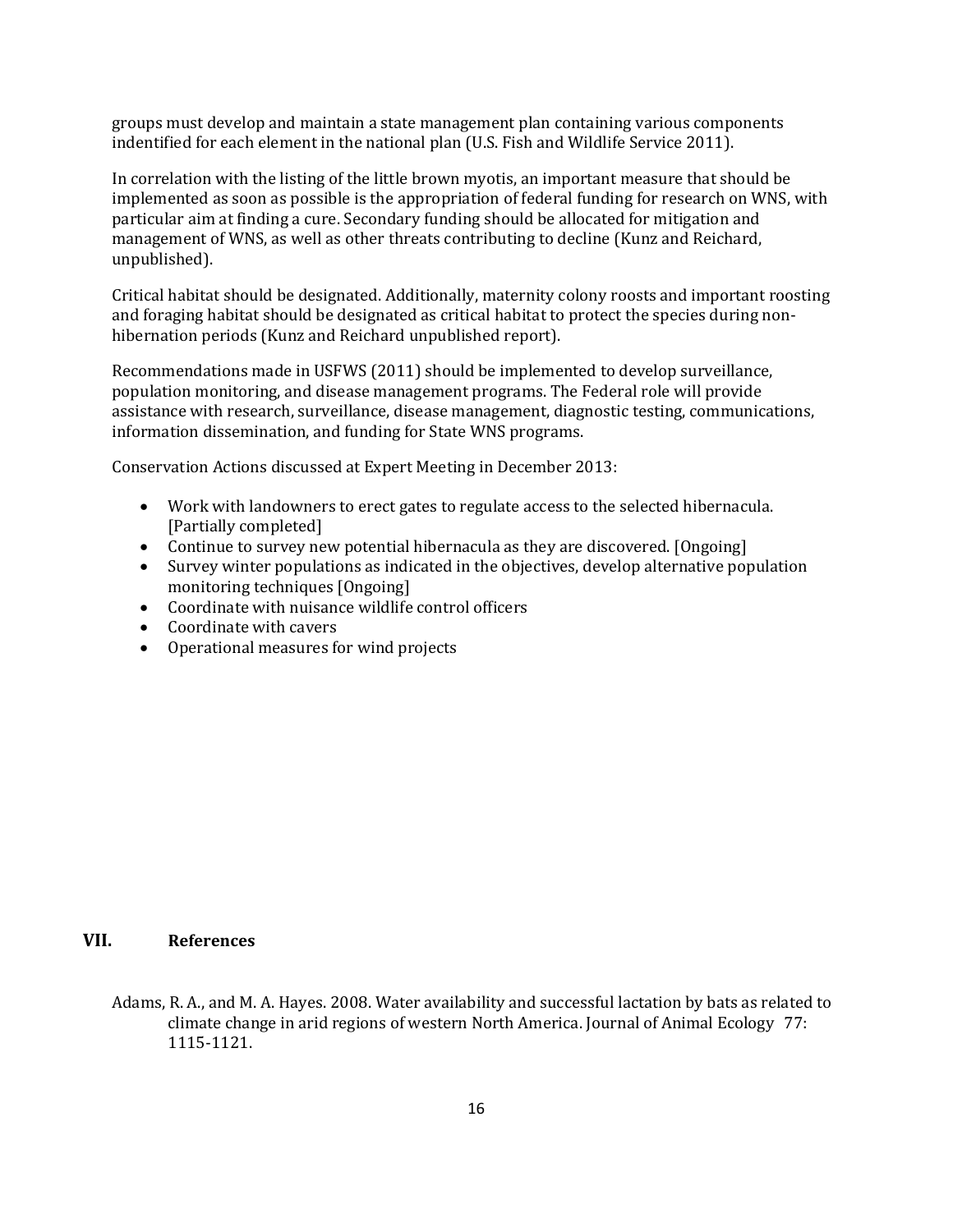- Anthony, E. L. P., and T. H. Kunz. 1977. Feeding strategies of the little brown bat, *Myotis lucifugus*, in southern New Hampshire. Ecology 58:775-786.
- Anthony, E. I. P, M. H. Stack, and T. H. Kunz. 1981. Night roosting and nocturnal time budgets of the little brown bat, Myotis lucifugus: effects of reproductive status, prey density, and environmental conditions. Oecologia 51:151-156.
- Arnett, E. B., W. K. Brown, W. P. Erickson, J. K. Fiedler et al. 2008. Patterns of bat fatalities at wind energy facilities in North America. Journal of Wildlife Management 72: 61-78.
- Baerwald, E. F., G. H. D'Amours, B. J. Klug, and R. M. R. Barclay. 2008. Barotrauma is a significant cause of bat fatalities at wind turbines. Current Biology 18: R695-696.
- Baptisia, T. L., C. S. Richardson, and T. H. Kunz. 2000. Growth rates and age estimation in free ranging bats: a comparison of longitudinal and cross-sectional sampling methods. Journal of Mammalogy 81:709-718.
- Barbour, R. W., and W. H. Davis. 1969. Bats of America. University Press of Kentucky, Lexington, Kentucky, USA.
- Barclay, R. M. R. 1991. Population structure of temperate zone insectivorous bats in relation to foraging behavior and energy demand. Journal of Animal Ecology 60:165-178.
- Bat Conservation International. 2013. White-nose syndrome. < http://www.batcon.org>. Accessed 27 February 2013.
- Belwood, J. J., and M. B. Fenton. 1976. Variation in the diet of *Myotis lucifugus* (Chiroptera: Vespertilionidae). Canadian Journal of Zoology 54:1674-1678.
- Blehert, D. S. A. C. Hicks, M. Behr, C. U. Meteyer, B. M. Berlowski-Zier, E. L. Buckles, J. T. H. Coleman, S. R. Darling, A. Gargas, R. Niver, J. C. Okoniewski, R. J. Rudd, and W. B. Stone. 2009. Bat white-nose syndrome: An emerging fungal pathogen? Science 323: 227.
- Boyles, J. G. and C. K. R. Willis. 2010. Could localized warm areas in cold caves reduce mortality of hibernating bats affected by white nose syndrome? Frontiers in Ecology and the Environment 8:92-98.
- Boyles, J. G. and V. Brack, Jr. 2009. Modeling survival rates of hibernating animals with individual based models of energy expenditure. Journal of Mammalogy 90: 9-16.
- Brack, V., Jr., and J. W. Twente. 1985. The duration of the period of hibernation of three species of vespertilionid bats. I. Field studies. Canadian Journal of Zoology 63:2962-2954.
- Buchanan, G. D. 1987. Timing of ovulation and early embryonic development in *Myotis lucifugus* (Chiroptera: Vespertilionidae) from northern central Ontario. American Journal of Anatomy 178: 335-340.
- Burnett, C. D., and T. H. Kunz. 1982. Growth rates and age-estimation in two temperate zone bats: a comparison of *Eptesicus fuscus* and *Myotis lucifugus.* Journal of Mammalogy 63: 33-41.
- Davis, W. H., and H. B. Hitchcock. 1965. Biology and migration of the bat, *Myotis lucifugus*, in New England. Journal of Mammalogy 46:296-313.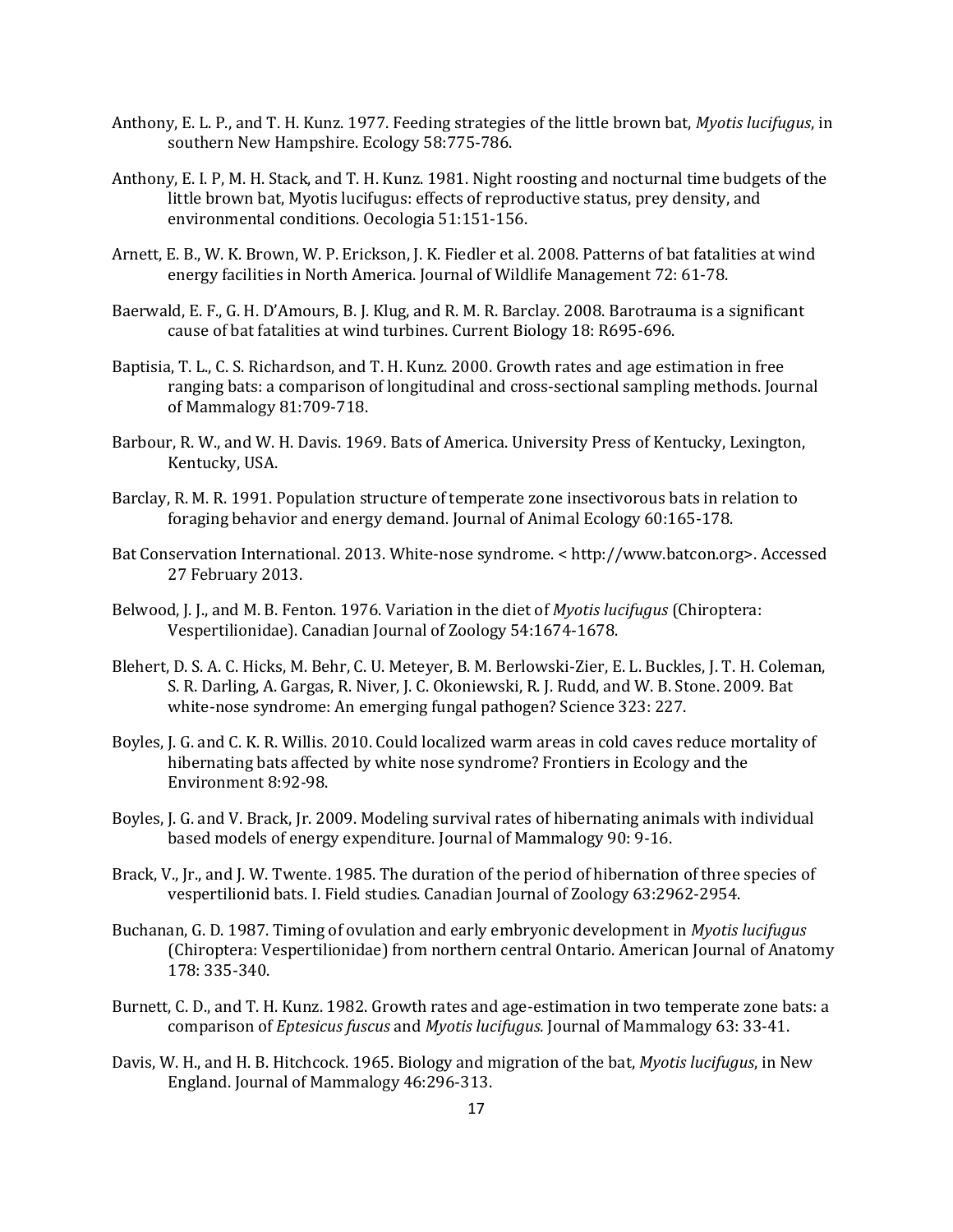- Davis, W. H., M. D. Hassell, and M. J. Harvey. 1965. Maternity colonies of the bat *Myotis lucifugus* in Kentucky. American Midland Naturalist. 73:161-165.
- Carey, H., M. T. Andrews, and S. L. Martin. 2003. Mammalian hibernation: Cellular and molecular responses to depressed metabolism and low temperature. Physiological Reviews 83: 1153 1181.
- Carmondy, G. R., M. B. Fenton, and D. S. K. Lee. 1971. Variation of body weight and proteins in three Ontario populations of hibernating *Myotis lucifugus lucifugus* (LeConte) (Chiroptera: Vespertillionidae). Canadian Journal of Zoology 49: 1535-1540.
- Clark, D. R., Jr., T. H. Kunz, and T. E. Kaiser. 1978. Insecticides applied to nursery colony of little brown bats (*Myotis lucifugus):* lethal concentrations in brain tissue. Journal of Mammaology 59: 84-91.
- Courtin, F., W. B. Stone, G. Risatti, K. Gilbert, and H. J. Van Kruiningen. 2010. Pathologic findings and liver elements in hibernating bats with white-nose syndrome. Veterinary Pathology 47: 214-219.
- Crampton, L. H., and R. M. R. Barclay. 1998. Selection of roosting and foraging habitats by bats in different-aged aspen mixed wood stands. Conservation Biology 12:1357-1358.
- Cryan, P. M., C. U. Meteyer, J. G. Boyles, and D. S. Blehert. 2009. Causes of bat fatalities at wind turbines: Hypotheses and predictions. Journal of Mammalogy 90: 1330-1340.
- Cryan, P. M., C. U. Meteyer, J. G. Boyles, and D. S. Blehert. 2010. Wing pathology of white-nose syndrome inbats suggests life-threatening disruption of physiology. BCM Biology 8: 135.
- Driscoll, C. T. , Y. J. Han, C. Y. Chen, D. C. Evers, K. Fallon Lambert, T. M. Holsen, N. C. Kamman, and R. K. Munson. 2007. Mercury contamination in forest and freshwater ecosystems in the Northeastern Unites States. BioScience 57: 17-28.
- Dunbar, M. B., and T. E. Tomasi. 2006. Arousal patterns, metabolic rate, and an energy budget of eastern red bats (*Lasiurus borealis*) in winter. Journal of Mammalogy 87: 1096-1102.
- Dzal, Y., L.P. Mcguire, N. Veselka, M.B. Fenton. 2011. Going, going, gone: The impact of white-nose syndrome on the summer activity of the Little Brown Bat (Myotis lucifugus). Biology Letters 7:392–394.
- Ewing, W. G., E. H. Studier, and M. J. O'farrell. 1970. Autumn fat deposition and gross body composition in three species of *Myotis*. Comparative Biochemistry and Physiology 36: 110 129.
- Fenton, M. B. 1969. Summer activity of *Myotis lucifugus* (Chiroptera: Vespertilionidae) at hibernacula in Ontario and Quebec. Canadian Journal of Zoology 47:597-602.
- Fenton, M. B., and G. P. Bell. 1979. Echolocation and feeding behavior in four species of *Myotis* (Chiroptera). Canadian Journal of Zoology 57:1271-1277.
- Fenton, M. B., and R. M. R. Barclay. 1980. *Myotis lucifugus*. Mammalian species 142: 1-8.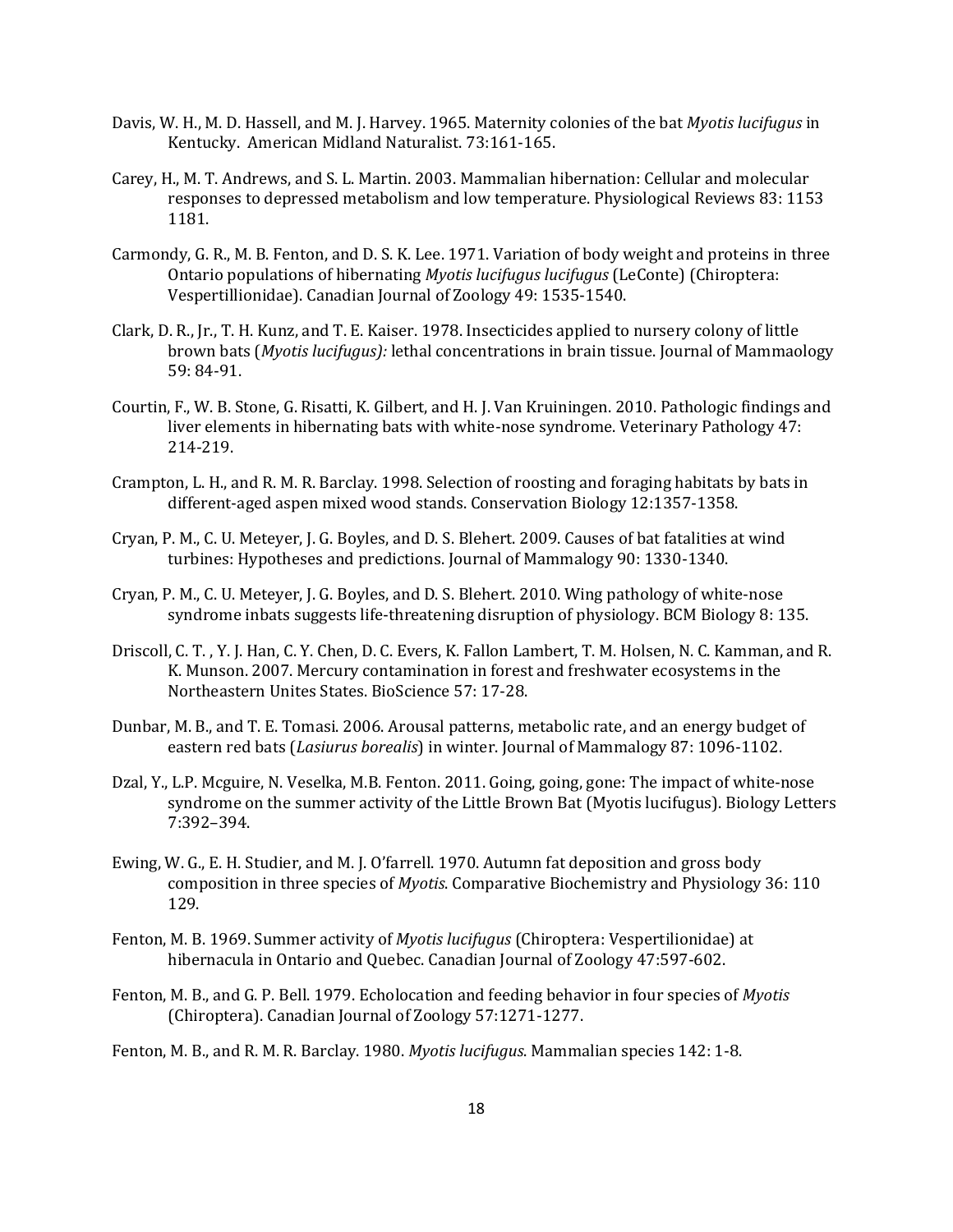- Fidley, J. S. and C. Jones 1967. Taxanomic relationships of bats of the species *Myotis fortidens*, *M. lucifugus*, and *M. occultus*. Journal of Mammalogy 48: 429-444.
- Frick, W. F., D. S. Reynolds, and T. H. Kunz. 2010a. Influence on climate and reproductive timing on demography of little brown Myotis lucifugus. Journal of Animal Ecology 79:128-136.
- Frick, W. F., J. F. Pollock, A. Hicks, K. Langiwg, D. S. Reynolds, G. G. Turner, C. Butchowski, T. H. Kunz. 2010 b. A once common bat faces rapid extinction in the northeastern United States from a fungal pathogen. Science 329:679-682.
- Gargas, A., M. T. tests, M. Christensen, T. J. Volk, D. S. Blehert. 2009. Geomyses destructans sp. Nov. associated with bat White-Nose Syndrom. Mycotaxon 108: 147-154.
- Geiser, F. 2004. Metabolic rate and body temperature reduction during hibernation and daily torpor. Annual Review in Physiology 66: 239-274.
- Griffin, D. R. 1970. Migration and homing in bats. Pp. 233-264 in Biology of Bats. Volume 2. Academic Press, New York, New York, USA.
- Gruver, J., M. Sonnenburg, K. Bay, and W. Erickson. 2009. Post-construction bat and bird fatality study at the Blue Green Field Wind Eenergy Center, Fond du Lac County, Wisconsin: 1 July 2008 — 31 October 2008 and 15 March 2009 — 4 June 2009. Western Ecosystems technology, Inc. Cheyenne, Wyoming, USA.
- Henderson, L. E., L. J. Farrow, and H. G. Broders. 2009. Summer distribution and status of the bats of Prince Edward Island, Canada. Northeastern Naturalist 16: 131-140.
- Henry, M., D. W. Thomas, R. Vaudry, and M. Carrier. 2002. Foraging distances and home range of pregnant and lactating little brown bats (*Myotis lucifugus*). Journal of Mammalogy: 83-767 774.
- Hitchcock, H. B. 1949. Hibernation of bats in southeastern Ontario and adjacent Quebec. The Canadian Field Naturalist 79: 4-14.
- Hitchcock, H. B. 1965. Twenty-three years of bat banding in Ontario and adjacent Quebec. The Canadian Field Naturalist 79:4-14.
- Humphrey, S. R. and J. B. Cope. 1976. Population ecology of the little brown bat, *Myotis lucifugus*, in Indiana and north-central Kentucky. Special Publications. American Society of Mammalogists 4:1-81.
- Humphries, M. M. D. W. Thomas, and J. R. Speakman. 2002. Climate-mediated energetic constraints on the distribution of hibernating animals. Nature 418: 313-316.
- IUCN 2012. IUCN Red List of Threatened Species. Version 2012.2. <www.iucnredlist.org>. Accessed 6 February 2013.
- Jones, J. P., J. Doran, and R. T. Holmes. 2003. Climate and food synchronized regional forest bird abundances. Ecology 84: 3024-3032.
- Krulin, G. S. and J. A. Sealander. 1972. Annual lipid cycle of the gray bat, *Myotis grisescens*. Comparative Biochemistry and Physiology 42: 537-549.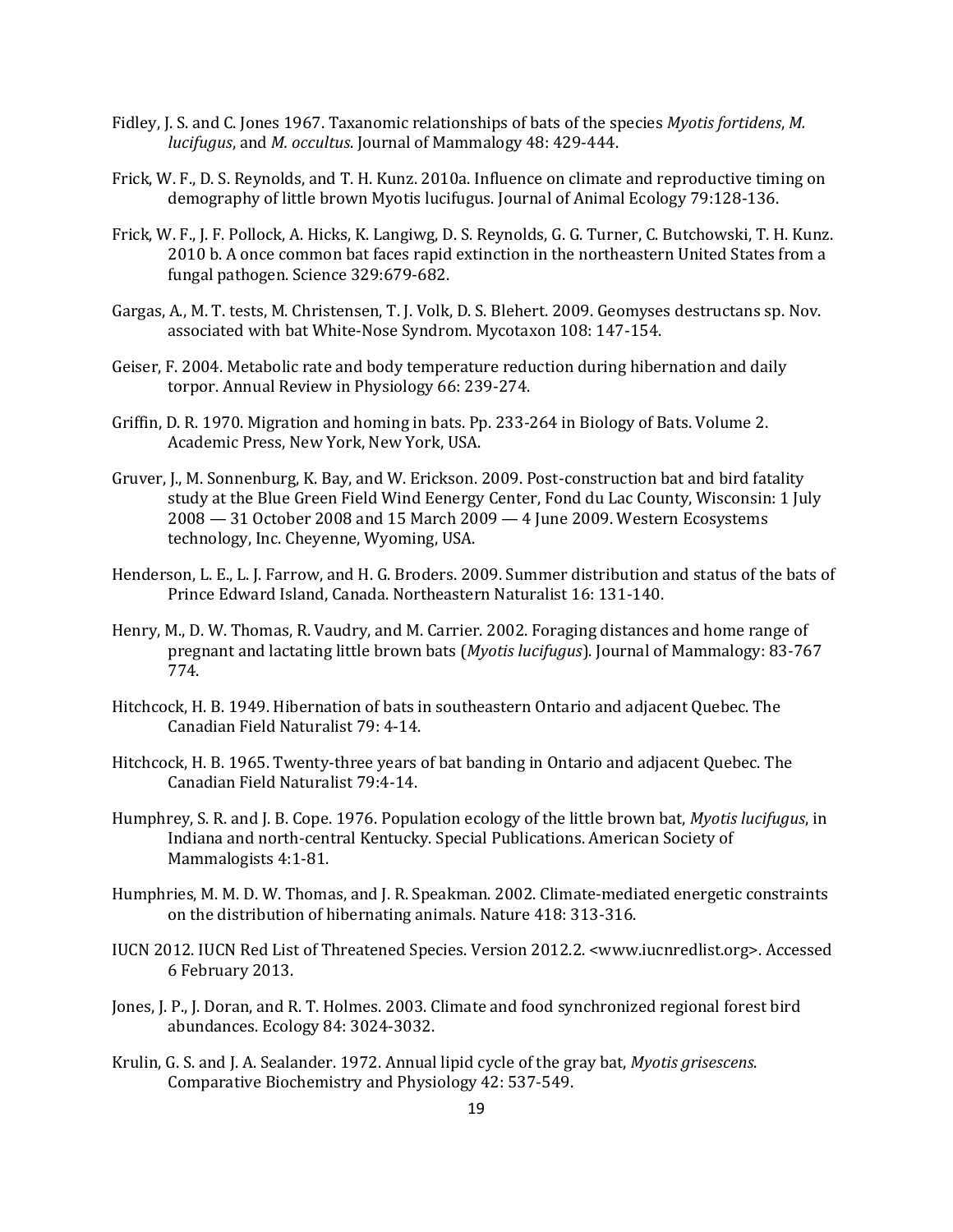- Kunz, T.H. 1980. Daily energy budgets of free-living bats. Pp. 369-392. In: Proceedings of the Fifth International Bat Research Conference. (D.E. Wilson and A.L. Gardner, eds.). Texas Tech Press, Lubbock, Texas, USA.
- Kunz, T. H., E. B. Arnett, W. P. Erickson, A. R. Hoar, G. D. Johnson, R. P. Larkin, N. Strickland, M.D., R. W. Thresher, and M. D. Tuttle. 2007. Ecological impacts of wind energy development on bats: questions, research needs, and hypotheses. Frontiers in Ecology and the Environment 5: 315-324.
- Kunz, T. H., and E. L. P. Anthony. 1982. Age estimation and post-natal growth in the little brown bat, *Myotis lucifugus*. Journal of Mammalogy 63:23-32.
- Kunz, T. H., E. L. P. Anthony, and W. T. Rumage. 1977. Mortality of little brown bats following multiple pesticide applications. Journal of Wildlife Management 41: 476-483.
- Kunz, T. H., J. A. Wrazen, and C. D. Burnett. 1998. Changes in body mass and body composition in pre-hibernating little brown bats (*Myotis lucifugus*). Ecoscience 41: 476-483.
- Kunz, T. H., and J. D. Reichard. Unpublished. Status review of the little brown myotis (*Myotis lucifugus*) and determination that immediate listing under the Endangered Species Act is scientifically and legally warranted. Boston University Center for Ecology and Conservation Biology, Boston, Massachusetts, USA.
- Kurta, A. G. P. Bell, K. A. Nagy, and T. H. Kunz. 1989. Energetic of pregancy and lactation in free ranging little brown bats (Myotis lucifugus). Physiological Zoology 62: 804-818.
- Langwig, K.E., W.F. Frick, J.T. Bried, A.C. Hicks, T.H. Kunz, and A.M. Kilpatrick. 2012. Sociality, density-dependence, and microclimates determine the persistence of populations suffering from a novel fungal disease, white-nose syndrome. Ecology Letters 15:1050–1057.
- Langwig, K.E., Darling, S.R., Frick, W.F., Herzog, C.J., Hicks, A.C., Kocer, C.J., Kunz, T.H., Smith, R.B., von Linden, R.I., 2010. Declines of six hibernating bat species from white-nose syndrome in the northeastern United States. 2010 White-nose Syndrome Symposium, Pittsburgh, PA.
- McGuire, L. P., M. B. Fenton, and C. G. Guglielmo. 2009. Effect of age on energy storage during prehibernation swarming in little brown bats (Myotis lucifugus). Canadian Journal of Zoology 87: 515-519.
- Meteyer, C., E. Buckles, D. Blehert, A. Hicks, D. Green, V. Shearn-Bochsler, N. Thomas, A. Gargas, and M. Behr. 2009. Pathology criteria for confirming white-nose syndrome in bats. Journal of Veterinary Diagnostic Investigation 21: 411-414.
- NatureServe. 2012. NatureServe Explorer: An online encyclopedia of life [web application]. Version 7.1. NatureServe, Arlington, Virginia. <http://www.natureserve.org/explorer>. Accessed 27 February 2013.
- New Hampshire Fish and Game. 2013. Wildlife profile for little brown bat (*myotis lucifugus*). <http://www.wildlife.state.nh.us/Wildlife/>. Accessed 13 February 2013.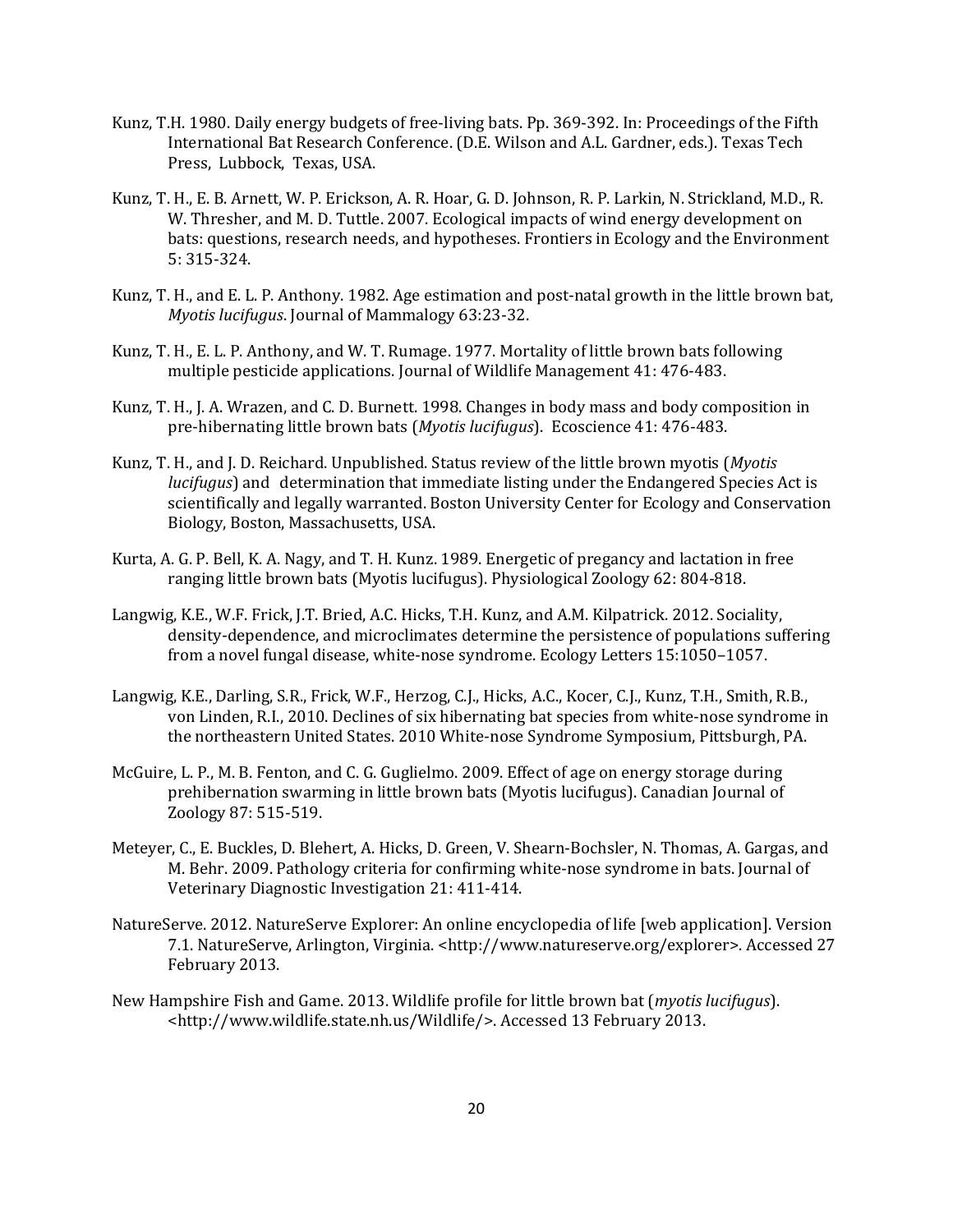- Piaggio, A. J. E. W. Valdez, M. A. Bogan, and G. S. Spicer. 2002. Systematics of *Myotis occultus* (Chiroptera: Vespertillionidae) inferred from sequences of two mitochondrial genes. Journal of Mammalogy 83: 386-395.
- Polesky, G. R., and J. R. Sealander. 1979. Lipid desposition and withdrawl during hibernation in *Pipistrellus subflavus* (Chiroptera: Vespertilionidae). Southwestern Naturalist 24: 71-78.
- Powers, L. V. S. C. Kandarian, and T. H. Kunz. 1991. Ontogeny of flight in the little brown bat, *Myotis lucifugus*: behavior, morphology, and muscle histochemistry. Journal of Comparative Physiology 168: 675-685.
- Prendergast, B. J., D. A. Freeman, I. Zucker, and R. J. Nelson. 2002. Periodic arousal of hibernation is necessary for initiation of immune response in ground squirrels. American Journal of Physiology: Regulatory, Integrative and Comparative Physiology 282: R1054-R1062.
- Racey, P. A. 1973. Environmental factors affecting the length of gestation in heterothermic bats. Journal of Reproduction and Fertility 19, supplement: 175-189.
- Reichard, J. D., and T. H. Kunz. 2009. White-nose syndrome inflicts lasting injuries to the wings of little brown myotis (*Myotis lucifugus*). Acta Chiropterologica 11: 457-464.
- Reynolds, D. S. 1998. Variation in the life history traits of the little brown bat, *Myotis lucifugus* (Chiroptera: Vespertilionidae). Doctoral dissertation, Boston University, Boston, Masachusetts, USA.
- Saunders, D. A. 1988. Adirondack Mammals. State University of New York College of Environmental Science and Forestry, Syracuse, New York, USA.
- Saunders, M. B., and R. M. R. Barclay. 1992. Ecomorphology of insectivorous bats: a test of predictions using two morphologically similar species. Ecology 73:1334-1345.
- Schlesinger, M.D., J.D. Corser, K.A. Perkins, and E.L. White. 2011. Vulnerability of at-risk species to predict climate change in New York. New York Natural Heritage Program, Albany, NY.
- Thomas, D. W., and F. Geiser. 1997. Periodic arousals in hibernating mammals: is evaporative water loss involved? Functional Ecology 11: 585-591.
- Thomas, D. W., M. B. Fenton, and R. M. R. Barclay. 1979. Social behavior of the little brown bat, *Myotis lucifugus*. I Mating behavior. Behavioral Ecology and Sociobiology 6:129-136.
- Turner, G. G., D. M. Reeder, and J. T. H. Coleman. 2011. A five-year assessment of mortality and geographic spread of white-nose syndrome in North American bats and a look to the future. Bat Research news 52: 13-27.
- Twente, J. W., J. Twente, and V. Brack, Jr. 1985. The duration of the period of hibernation of three species of vespertilionid bats II. Laboratory studies. Canadian Journal of Zoology 63: 2955 2961.
- U. S. Fish and Wildlife Service (USFWS). 2011. A national plan for assisting states, federal agencies, and tribes in managing white-nose syndrome in bats.